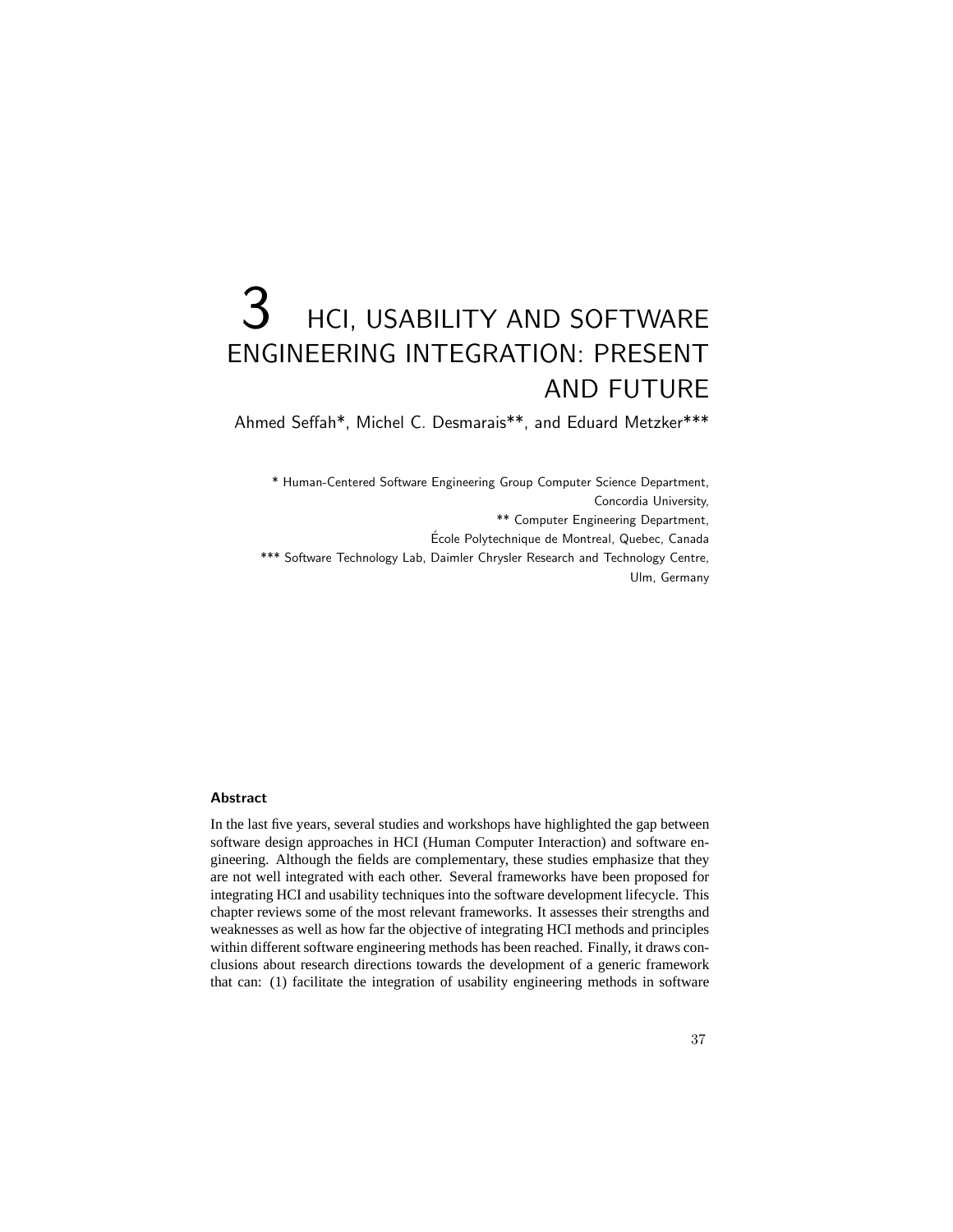development practices and, (2) foster the cross-pollination of the HCI and software engineering disciplines.

# 3.1 INTRODUCTION

It is no coincidence that the titles of some chapters in this book evoke the terms "solitudes" and "competition" to characterize the relation between the fields of HCI (Human-Computer Interaction) and SE (Software Engineering) (cf. Jerome and Kazman, chapter 4; Sutcliffe, chapter 5). This uneasy cohabitation dates back to the early days of HCI when human-centered design has been presented as the opposite, and sometimes as a replacement, to the system-driven philosophy generally used in software engineering (Norman and Draper, 1986). Although numerous HCI researchers and practitioners view User Centered Design (UCD) as a process and as a set of specific methodologies to design and develop interactive software applications, HCI is by no means considered a central topic in SE. For example, the SWEBOK, an IEEE initiative for the definition of SE knowledge and practices, defines HCI as a "related discipline", termed "software ergonomics" (Abran et al., 2004). Usability is considered one of many non functional requirements and quality attributes. No reference is made to specific UCD methods such as those found in the ISO 13407 standard, "Human-centred design processes for interactive systems" (ISO/IEC, 1999).

The reality is that UCD and software engineering techniques do have overlapping objectives of defining which methods to use in the software development process, what kind of artefacts (documents and deliverables) to use, and what quality attributes to prioritize. However, we argue that they have different perspectives on the software development process itself, as depicted in figure 3.1. The SE community focuses on the "system 1" perspective in Figure 3.1: software development is driven by specifications provided for defining the application, including the interface. The user interface has to meet the functional and usability requirements, but the requirements are tied to the system, that corresponds to the application itself. The focus is on the software application and the interface is one of many components that has to meet certain requirements.

In contrast, the proponents of UCD, and more specifically the "quality in use" approach (Bevan, 1999), focus on the "system 2" perspective: The priority is to ensure that each class of users can perform a given set of tasks with the application. The ultimate requirements are tied to what the user can perform with the application. Consequently, the software development process is driven by the need to define and validate these requirements and closely depends on the tasks defined and the users' capabilities and characteristics.

The two perspectives do not differ solely from their philosophical stance. The can have significant impacts on the how the software development process will be defined and planned, which activities will be conducted, which tools will be used, and the expertise of the team members and its leader. The impacts are particularly important with regards to the requirements management and quality control activities.

While both perspectives are valid, the SE approach is always necessary, since there necessarily is a "system 1" perspective. It either stands alone in the absence of a significant user interface component, or it is embedded in the "system 2" perspective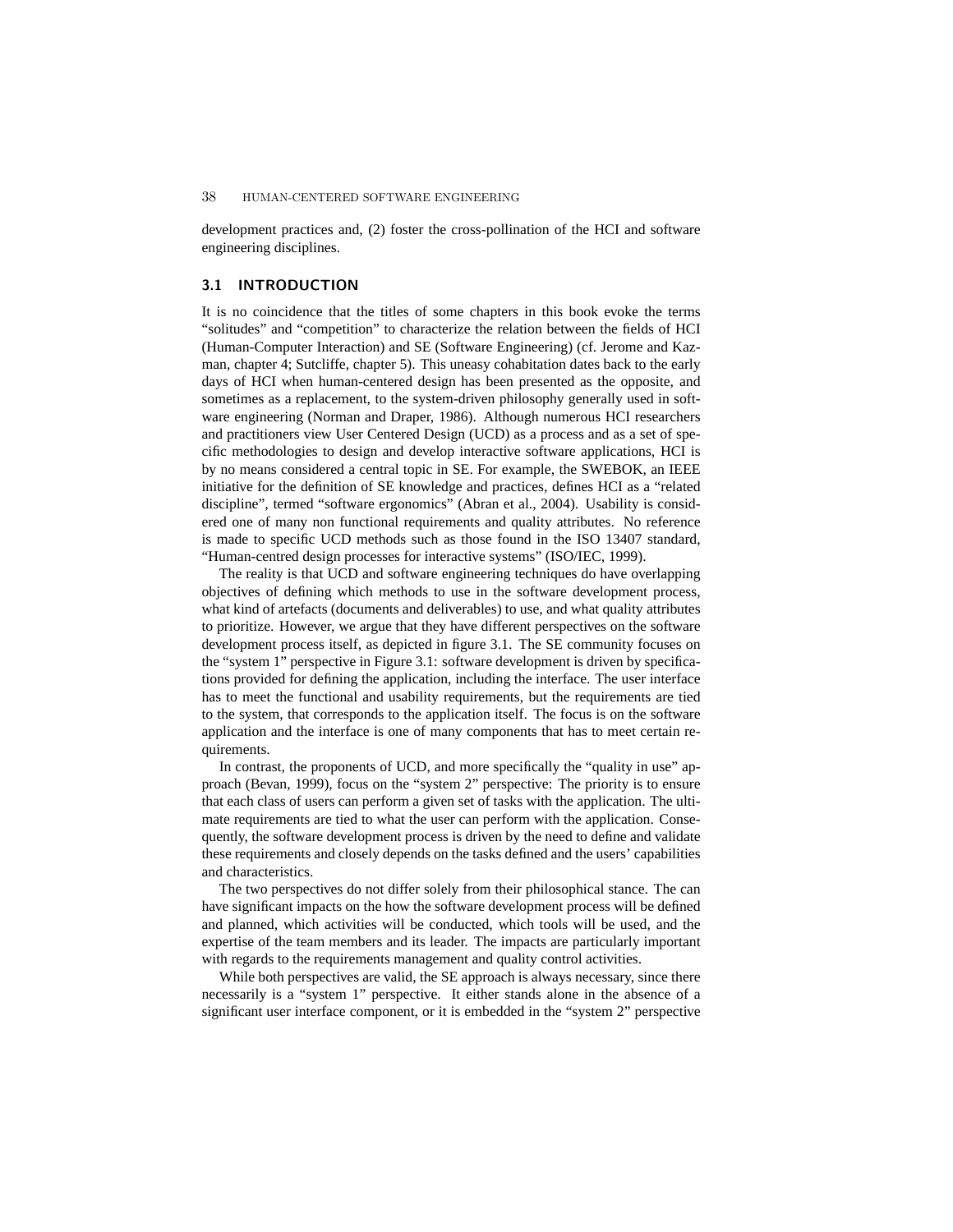

Figure 3.1 The two system perspectives.

otherwise. But when the application's degree of interactivity and interface complexity is high, the "system 2" perspective, we argue, should prevail. The whole development process must then put the emphasis on defining, validating, and measuring what the use can do with the application. Thus the need to integrate UCD approaches to the SE development process.

Bringing together the SE and UCD approaches was the major goal of several workshops organized during the last decade, as well as the goal of a number of research efforts. These workshops highlighted the UCD and SE (Software Engineering gaps and the importance of addressing them (van Harmelen et al., 1997; Artim et al., 1998; Seffah and Hayne, 1999; Nunes and e Cunha, 2000; Gulliksen et al., 1998; Gulliksen et al., 2001; Harning and Vanderdonckt, 2003; Kazman et al., 2003; John et al., 2004b). The starting point of all these workshops was the two workshops organized by van Harmelen et al at CHI'97 and CHI'98 conferences on Object-Oriented Models in User Interface Design and on incorporating Task Analysis Into Commercial And Industrial Object-Oriented Systems Development (van Harmelen and Wilson, 1997; Artim et al., 1998).

As will be detailed in this chapter, the conclusions of these investigations brought to light some of the major integration issues, including:

- Extending software engineering artefacts for user interface specification, such as annotating use cases with task descriptions (Constantine and Lockwood, 1999; Rosson, 1999; Cockburn, 1997; Dayton et al., 1996),
- Enhancing object-oriented software engineering notations and models (Nunes  $\blacksquare$ and e Cunha, 2000; Artim et al., 1998; Kruchten, 1999; da Silva and Paton, 2001).
- $\blacksquare$ Possible extensions of UCD methods for requirements gathering through field observations and interviews, deriving a conceptual design model from scenario, task models and use cases (Rosson, 1999; Paternò, 2001; Benyon and Macaulay,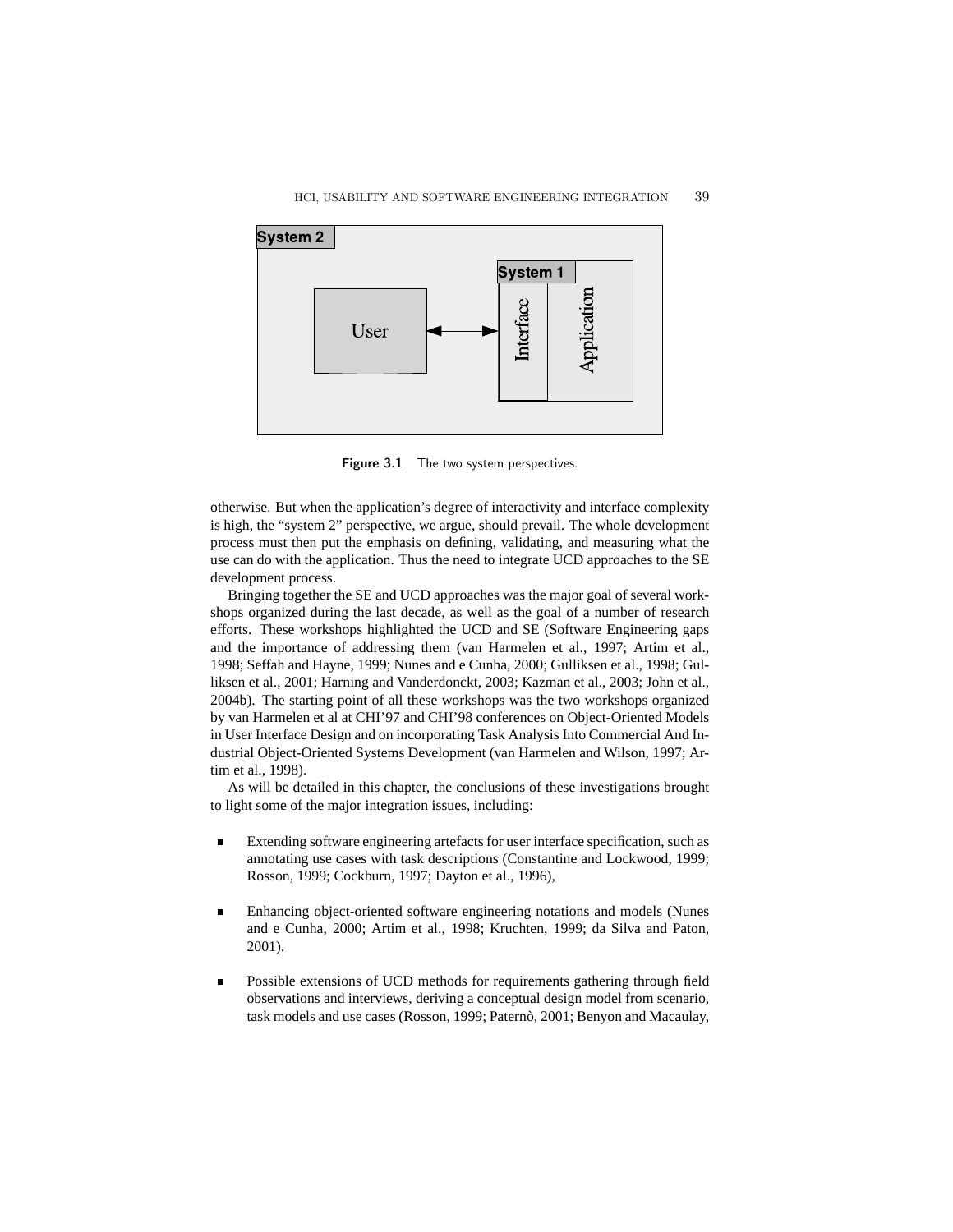2002) and using personae (Cooper and Reimann, 2000) as a way to understand and model end-users.

New methodologies for interactive systems design such as those introduced by Nielsen (1995, 1993), Mayhew (1999), and Roberts (1998), as well as approaches complementing existing methodologies (Constantine and Lockwood, 1999; Kruchten, 1999).

We will review the these different issues and the frameworks proposed for integrating UCD and SE in the following sections.

# 3.2 DEVELOPMENT PROCESSES

HCI practitioners and researchers have proposed a number of development processes that take into account the particular problems encountered in the engineering of highly interactive systems. Examples of the large number of methodologies are the Star Lifecycle (Hix and Hartson, 1993), LUCID ("Logical User-Centered Interface Design" method of Smith and Dunckly, 1998), the Usability Engineering Lifecycle (Mayhew, 1999), Usage-Centered Design (Constantine, 1999), SANE Toolkit for cognitive modeling and user-centered design (Bosser et al., 1992), SEP (for user-centered requirements using scenarios) (McGraw, 1997) and IBM-OVID (Object, View, Interaction and Design) (Roberts, 1998; see also Roberts, chapter 11 in this book).

Reviewing of all these approaches would go beyond the scope of this chapter. Some of these methods, and in particular those aiming to bridge object-oriented models, scenarios, and task models are detailed in Van Harmelen (1997). In the following sections, we focus some of the main approaches, namely scenario-based approach (Carroll, 2000), contextual design (Beyer and Holtzblatt, 1998), the star lifecycle (Hix and Hartson, 1993), the usability engineering lifecycle (Mayhew, 1999), and usage-centered design (Constantine and Lockwood, 1999). We also refer the reader to Roberts' recent coverage of the OVID and IBM's approaches (see Roberts, chapter 11 in this book) and the Cognetic's corporation's LUCID framework<sup>1</sup>.

## 3.2.1 Scenario-Based Design

Carroll and Rosson (Carroll, 2000; Rosson and Carroll, 2002) developed a usability engineering approach centered around different stages of scenario definition (see Figure 3.2). Scenarios are not a novel concept. They are known by both the human factors community, for conducting task analysis, and by the software engineering community, as instances of use-cases. However, the scenario-based usability engineering process places a much greater emphasis, and provides greater details on their role during the early phases of the software lifecycle.

Scenarios are used for clarifying usability requirements and for driving the iterative design process. Scenarios describe an existing or envisioned system from the perspective of one or more real or realistic users. They are used to capture the goals,

<sup>1</sup>See http://www.cognetics.com/lucid/index.html.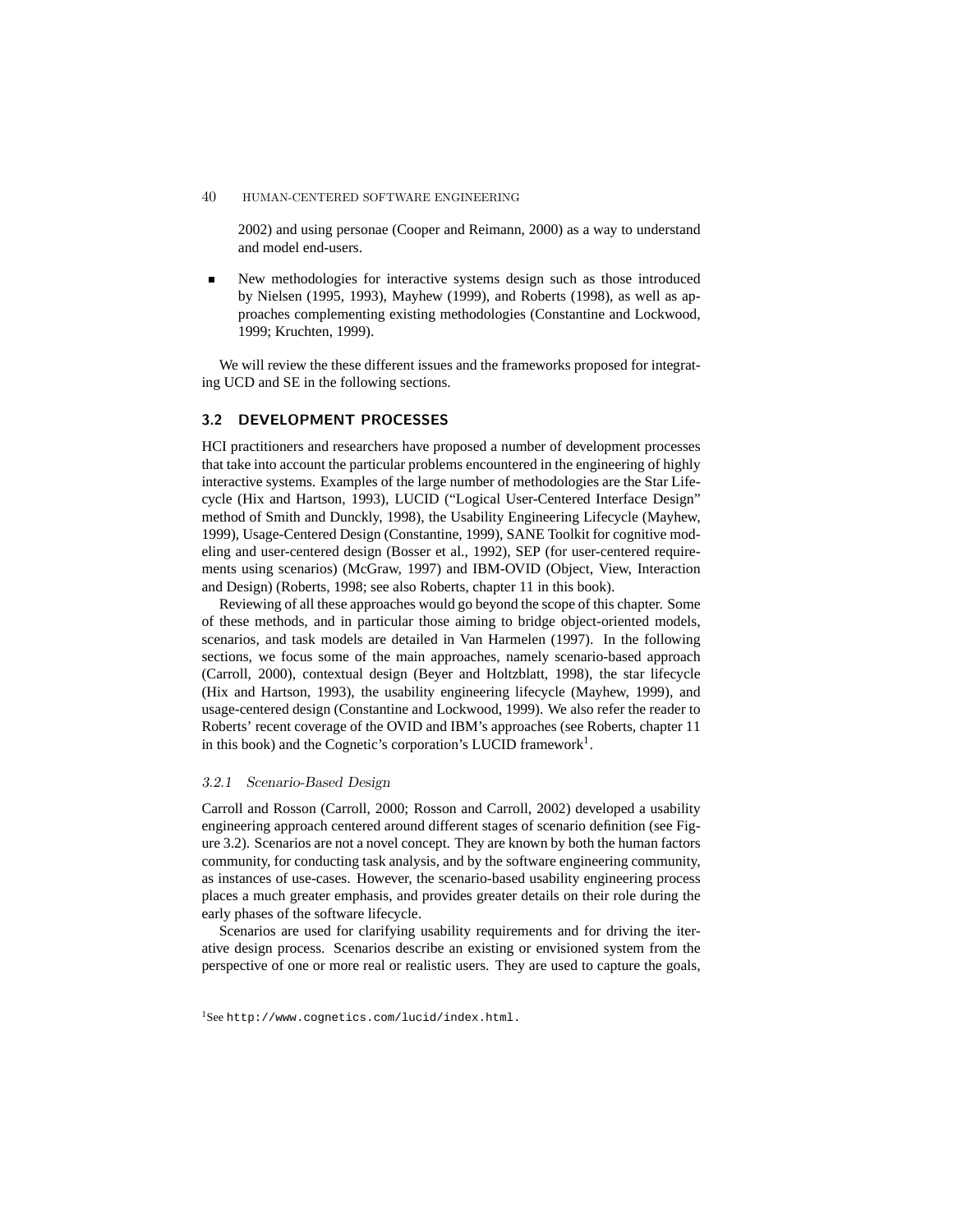



Figure 3.2 Carroll and Rosson's scenario-based framework (adapted from Carroll and Rosson, 2002).

intentions, and reactions of the user. Carroll attributes several merits to scenarios, in particular improving the communication between users, designers and stakeholders. As previously mentioned, communication with different groups involved in the design process is one of the major integration obstacles for UCD methods. Because scenarios are formulated in plain natural language, they have the advantage of being understood both by users and designers. This enables all project participants to share in the design process and discuss potential solutions.

Claims are the second core concept of scenario-based design (see section 3.4.4). Claims are developed in parallel to scenarios. The core elements that are addressed in a scenario are listed with their potential advantages and drawbacks. This clarifies which effects each element has on the usability of the system. If the drawbacks of an element outweigh the advantages, it is usually discarded.

# 3.2.2 Contextual Design

Contextual design, developed by Beyer and Holtzblatt (Beyer, 1998), stresses the behavioral aspects of the system design process. In their view, almost all of the system design process is driven by these aspects. Software requirements engineering, as a subsequent phase, is viewed as a response to the systems design process. In other words, the complete system design process should be an input to the software requirements engineering process. The key activities of contextual design are: Observe and interview the customer, construct and consolidate work models, redesign work models, and design the system.

Beyer and Holtzblatt (Beyer, 1998) emphasize that "the ability to see, manipulate, and design a process for delivering systems is a fundamental skill when it comes to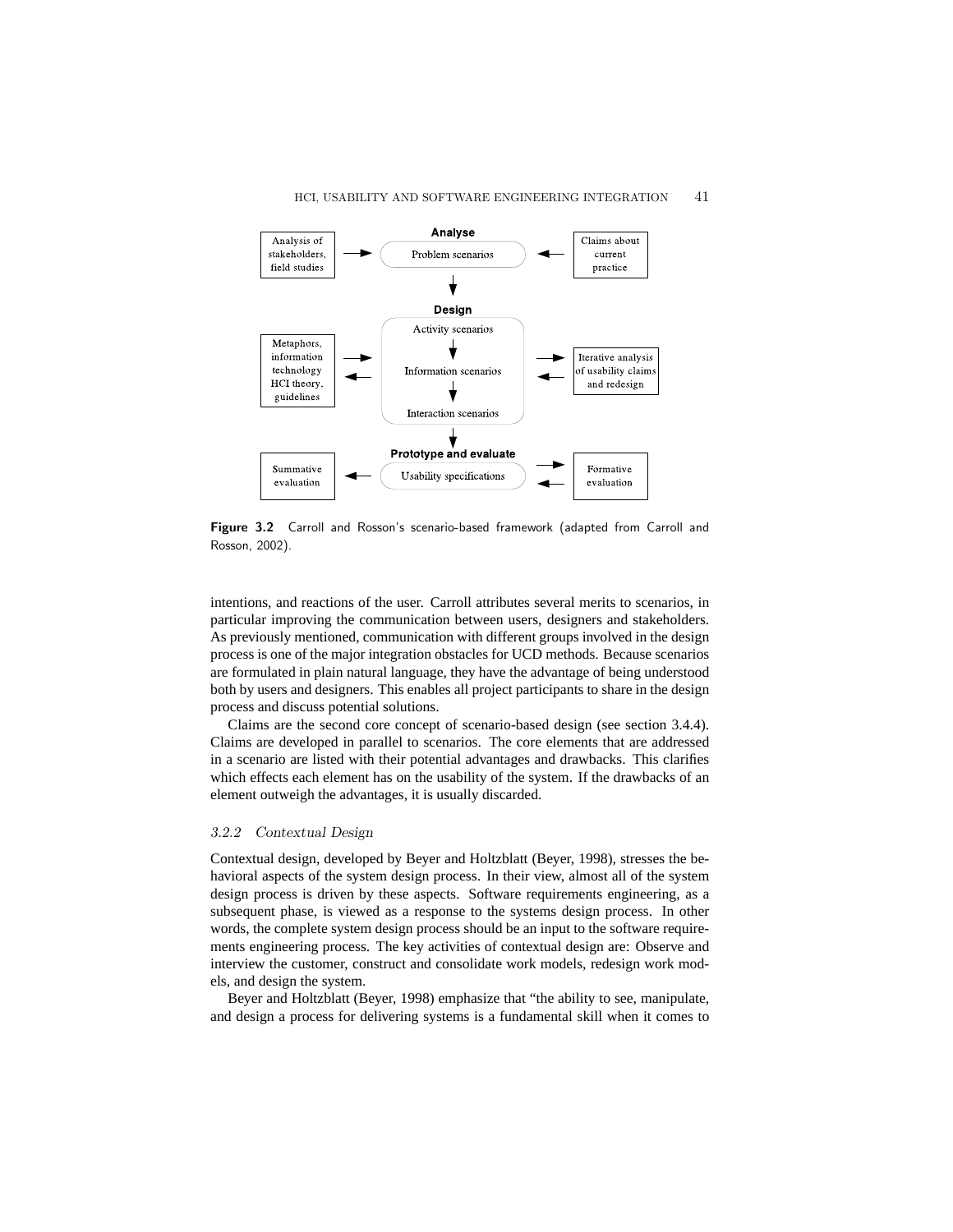establishing their techniques in software development processes". However, they have provided only very generic recommendations for adapting and tailoring the overall approach to different project configurations. They recommend for example 'to recognize which parts are critical and which are less necessary in each case', 'what works for a two-person team won't work for a fifteen person team', 'what works to design a strategy for a new market venture won't work for the next iteration of a 10-year old system', 'tailor things you pick up to your problem, team and organization' and finally 'what you do with it is up to you' (Beyer, 1998).

#### 3.2.3 Star Lifecycle

The star lifecycle proposed by Hix and Hartson (1993), focuses on usability evaluation as the hub process activity. Placed around this central task are the following activities: (1) system, task, functionality, user analysis, requirements and usability specifications, (2) design, design representation and rapid prototyping, (3) software production and deployment. The results of each activity are subjected to an evaluation before moving on to the next process activity. It is possible to start with almost any development activity. The bi-directional links between the central usability evaluation task and all other process activities cause the graphical representation of the model to assume a star shape.

One of the drawbacks of this approach is outlined by Hix and Hartson (1993). Project managers tend to have problems with the highly iterative nature of the model. They find it difficult to decide when a specific iteration is completed, thus complicating the management of resources and limiting their ability to control the overall progress of the development process. An obvious solution to this problem is to establish control mechanisms such as quantitative usability goals that serve as stopping rules.

Hix and Hartson give some basic advice on tailoring the overall approach to a specific development context. They suggest a top down approach if the development team has some experience with and prior knowledge of the target system structure. Otherwise they favour a more experimental bottom-up approach. They suggest that the overall approach should be configured to accommodate the size of the project, the number of people involved, and the management style. They explicitly emphasize the necessity to view usability engineering as a process, but they agree that the design phase is one of the least understood development activities. They provide special methods and notations to support the process. For example, the user action notation (UAN) specifies user interaction in a way that is easily readable and yet unambiguous for implementing the actual interface. Usability specification tables are employed for defining and tracing quantitative usability goals.

#### 3.2.4 Usability Engineering Lifecycle

Proposed by Deborah Mayhew, the usability engineering lifecycle is an attempt to redesign the complete software development process around usability engineering knowledge, methods, and activities (Mayhew, 1999). This process starts with a structured requirements analysis concerning usability issues. The data gathered from the requirements analysis is used to define explicit, measurable usability goals for the pro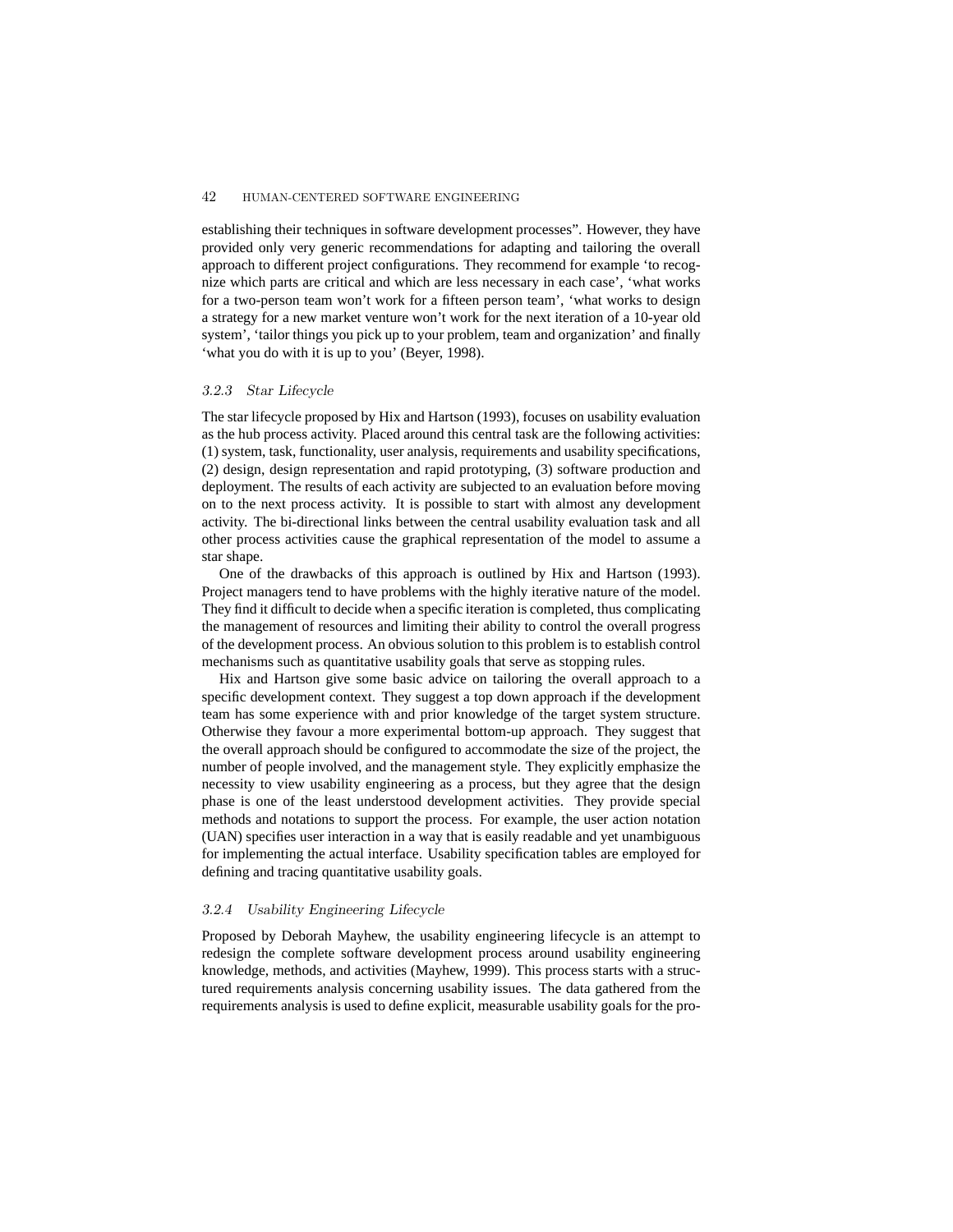posed system. The usability engineering lifecycle accomplishes the defined usability goals via an iteration of usability engineering methods such as conceptual model design, user interface mock-ups, prototyping and usability testing. The iterative process terminates if the usability goals have been met or the resources allocated for the task have been consumed.

As outlined by Mayhew (1999), the usability engineering lifecycle has been successfully applied in various projects. However, some general drawbacks were discovered by Mayhew during these case studies. One key concern is that redesigning the overall development process around usability issues often poses a problem to the organizational culture of software engineering organizations. The well-established development processes of an organization cannot easily be turned into human-centered processes during a single project. Furthermore, development teams often have insufficient knowledge to perform the UCD activities, which hampers the establishment of UCD activities in the engineering processes. Precisely how the UCD activities proposed in the usability engineering lifecycle should be integrated smoothly into engineering processes practiced by software development organizations was declared by Mayhew to be an open research issue.

Mayhew names several success factors for practicing UCD. First, all project team members should carry out UCD process steps. Mayhew stresses the importance of ultimately formalizing UCD within a development organization and methodology. Project team participation is necessary and having a design guru on board is not enough.

# 3.2.5 Usage-Centered Design

Usage-centered design, developed by Constantine and Lockwood (1999), is based on a process model called the activity model for usage-centered design (see figure3.3). The activity model describes a concurrent UCD process that starts with the activities of collaborative requirements modeling, task modeling, and domain modeling in order to elicit basic requirements of the planned software system. The requirements analysis phase is followed by the design activities of interface content modeling and implementation modeling. These activities are continuously repeated until the system passes the usability inspections carried out after each iteration. The design and test activities are paralleled by help system and documentation development and standards definition for the proposed system. This general framework of activities is supplemented by special methods like essential use case models or user role maps.

Constantine and Lockwood provide many case studies where usage centered design was successfully applied, yet they encountered many of the same organizational obstacles as Mayhew (Mayhew, 1999) when integrating their UCD approach into the software engineering processes in practice. They propose that 'new practices, processes, and tools have to be introduced into the organization and then spread beyond the point of introduction'. A straightforward solution to these problems is the establishment of training courses for all participants of UCD activities offered by external consultants. However, this solution is regarded as time consuming and cost intensive in the long run. Also, it tends to have only a temporary effect and thus does not promote organizational learning in UCD design methods. Constantine and Lockwood conclude that it is necessary to build up an internal body of knowledge concerning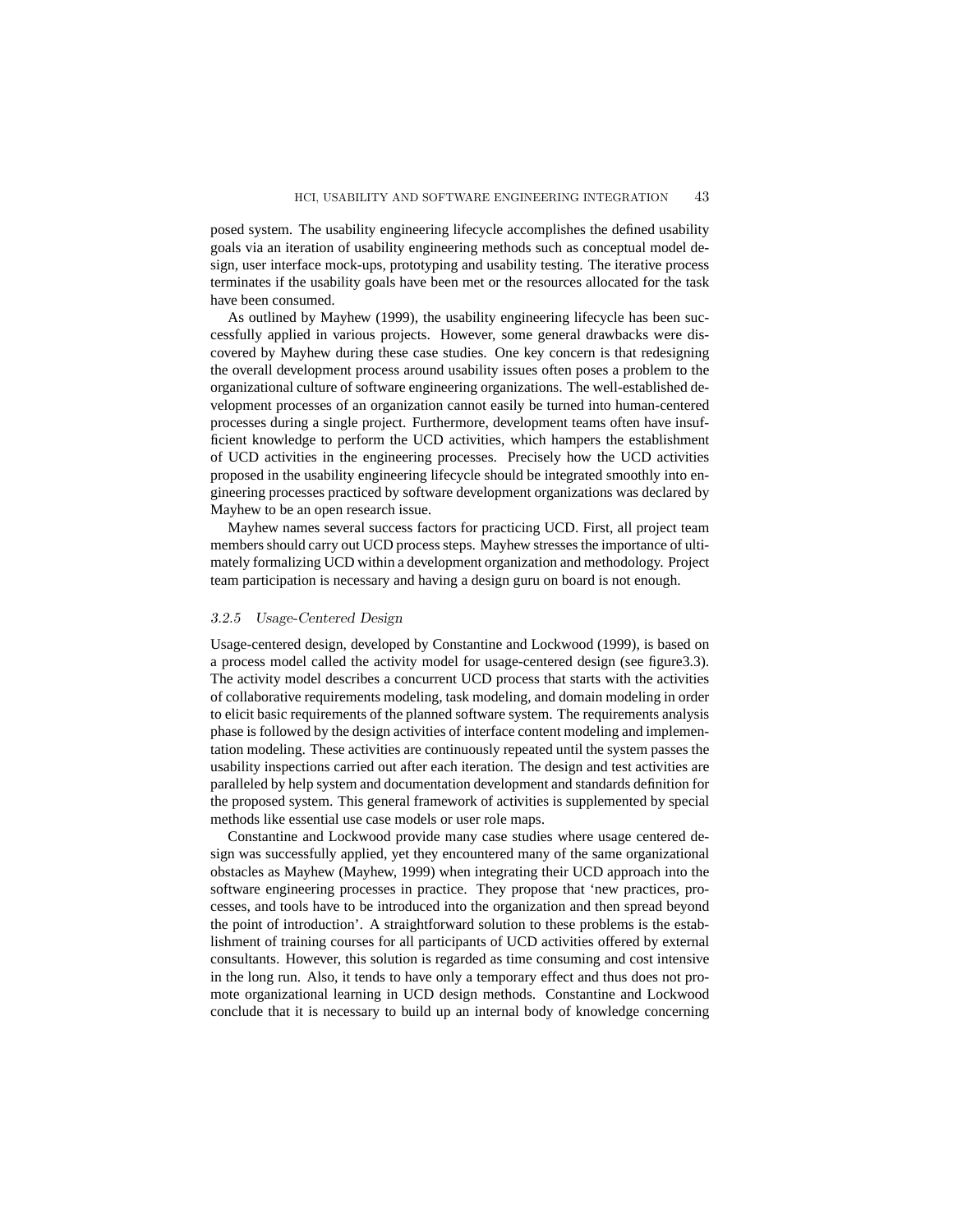

Figure 3.3 Constantine and Lockwood's usage-centered design (adapted from Constantine and Lockwood, 1999).

UCD methods, best practices and tools, in a way that is tailored to the needs of the development organization.

#### 3.2.6 ISO Standards 13407

This review of process oriented integration of UCD and SE would be incomplete without mentioning the ISO 13407 standard (ISO/IEC, 1999). This standard defines the characteristics of what a user-centered development project must hold. It does not define a user-centered process by itself, only its characteristics. Neither is it meant to be a replacement, but instead it is intended to suggest a number of complementary means of addressing usability engineering issues.

A total of 36 activities are identified for the "human-centered design" framework (Maguire, 2001). They are classified into five categories that represent different phases of the development lifecycle: (1) planning, (2) context of use analysis, (3) requirements analysis (4) design, and (5) evaluation. Example of such activities for each respective phases are *usability planning and scoping*, *task analysis*, *scenarios of use*, *paper prototyping*, and *participatory evaluation*. ISO 13407 can also be used in conjunction with ISO TR 18529 for assessing the development process according to the "usability maturity model" (Earthy et al, 2001).

#### 3.2.7 The Status UCD and SE Processes in Reality

The UCD processes we briefly surveyed provide frameworks for planning the software development processes and activities. How widespread they are used, and how deeply they affect the software development and management processes remains an open question.

Jerome and Kazman's chapter in this book (4) suggest that their penetration in the real world of software engineering is relatively low. Roberts (chapter 11) and Vreden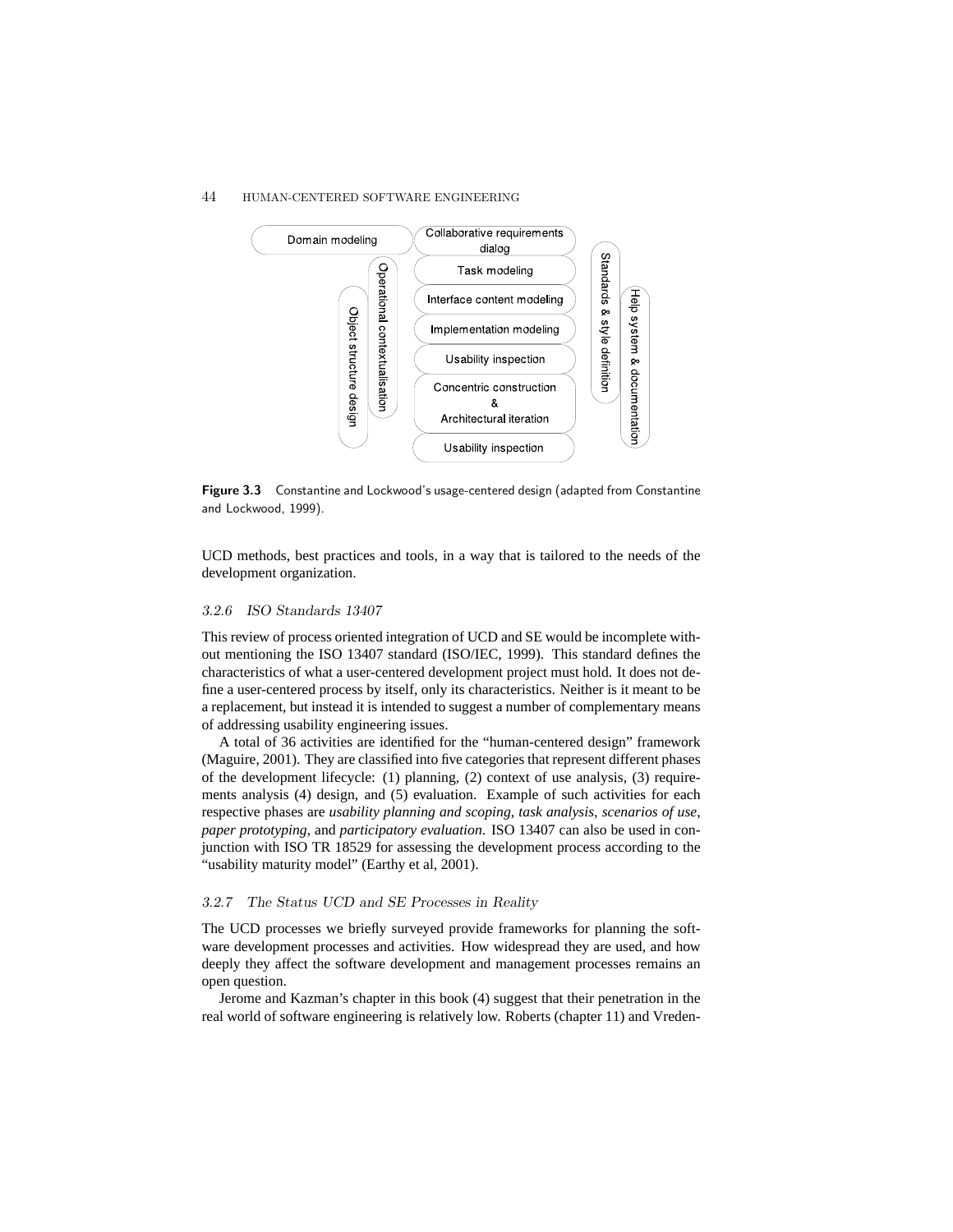burg (2003) point out the importance of UCD and the OVID methodology at IBM, but there is no quantitative figures to assess the impact in reality. There are compelling accounts that some UCD processes are adopted and that they drive the whole development process. Some examples can be found in Rosson and Carroll's (2002) or in Landauer's book (1995). However, such examples do not constitute evidence of a trend itself. Our own experience is that the application of UCD processes remain an exception in general.

Our own assessment is that what is likely a mainstream practice is the adoption of some HCI practices, such as usability testing. Such fundamental UCD activities are probably widespread in many projects and corporations, but the whole software development process does not necessarily qualify as a UCD process.

While this section covered processes and activities, we now turn to another approach of integrating UCD and SE that relies on artefacts and documents.

# 3.3 ARTEFACTS

Besides activities, artefacts—the intermediate and final deliverables of software development project—are the elements that characterize an SE methodology. A number of researchers have attempted to identify artefacts that can help bridge UCD and SE approaches and techniques. They have looked for similarities and complementarity that could help merging typical UCD and SE approaches. We will focus on artefacts around scenarios (Carroll, 2000, Benyon, 2002), use cases (Cockburn, 1997; Seffah, 1999; Constantine, 1999), object-oriented notations such as UML (Paterno, 2001; Krutchen, 1999; da Silva, 2001; Markopoulos, 2000) and task models (Artim, 1998; Dayton, 1996; Rosson, 1999).

These investigations demonstrate that in use case-driven software development, human-centered design processes in general and task analysis approaches in particular are highly compatible. This may be considered as a starting point for cross-pollinating functional and user requirements engineering techniques and tools. For example, usercentered requirement artefacts such as task and user models can substantially improve certain basic weaknesses of the functional requirements approach. One weakness addressed by the user-centered approach is in identifying the context of use.

# 3.3.1 Scenarios as a Vehicle for Bridging Object Oriented Analysis and Design

As an artefact for capturing user requirements, scenarios have been promoted both in HCI (Carroll, 2000) and software engineering (Jarke, 1999). However the concept of scenarios has not been consistently defined. Jarke (1999) proposed to clarify the purpose and manner of using scenarios in the modeling process, since scenarios can be used in very different manners. Jarke points out that scenarios are used in software engineering as intermediate design artefacts while Carroll argued that scenarios could be used as a driving force in the entire design process.

Rosson (1999) suggests enhancing the object-oriented analysis and designing approach with a scenario-based approach. Once scenarios are completed, she proposes first extracting elements that are potential computational objects, and then organizing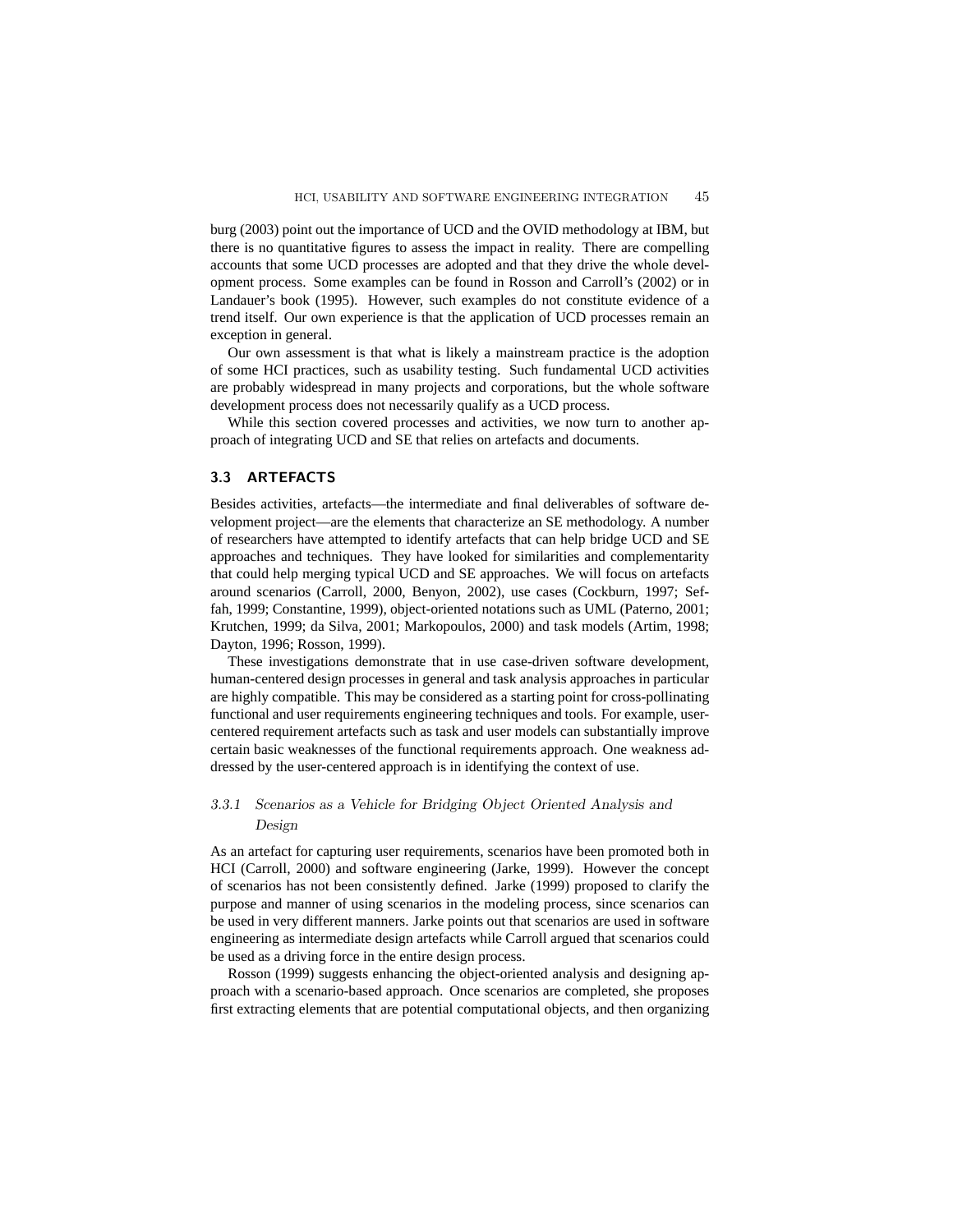them as a network of collaborating objects. The next step is to focus on a specific object and try to assign functionality to it. This object-by-object analysis is supported by the Point-Of-View Browser that maintains user-relative descriptions of each object. The communication approach is middle-out, since it iteratively elaborates a set of user tasks (described in user interaction scenarios) in two directions: toward networks of collaborating computational objects on the one hand, and toward detailed user interaction episodes on the other. This is the opposite of prototyping tools such as Visual Basic, which are outside in, because the focus is on screen design.

Such an approach guarantees a good object model as well as satisfying the need to take into account the user's point of view. It also addresses our main concern: The incorporation of the user's needs in the software development process. However, in this technique the user interface design relies only on the user's description of their tasks and usability claims. Rosson already determined that this would cause mismatches with the user's view, which she says to be minor compared to the need of structure in the task model (needed for evocativeness). She defines an intermediate philosophy. The aim is not the user and their needs, or a good structure of the software; the aim is to have a good midpoint construct that helps establish a good interface as well as a good program structure. This solution did not seem to develop in the industry market, perhaps because it is too different from the methods currently in use.

Similar to Rosson's work, Jarke (1999) also proposed to clarify the purpose and manner in which to use scenarios in the modeling process. He defines scenarios as constructs that describe a possible set of events that might reasonably take place; they offer "middle-ground abstraction between models and reality". Scenarios are typically used in four approaches:

- Capture a sequence of work activities
- View a sequence of representations or interfaces
- View the purpose of users in the use of the software
- View the lifecycle of the product.

One of the major weaknesses of scenarios as an integration artefact is the fact that informal representations of scenarios, generally statements in natural language, are often insufficient for overcoming the difficulty of communication between users, developers, usability expert and stakeholders with differing backgrounds. Scenarios in natural languages suffer from ambiguity and imprecision. Formal representations of scenarios provide a solution to the ambiguity problem and facilitate formal proof and analysis of properties of requirements. However these formal specifications are often difficult to understand and develop for newcomers to this area. A trade-off is needed between the precision of formal representations and the ease of communication of scenarios in the context of accomplishing a task. Designers and users need to able to develop and reason about scenario descriptions throughout the development lifecycle in a variety of media, purposes, and views, either to discuss existing options or to stimulate imagination.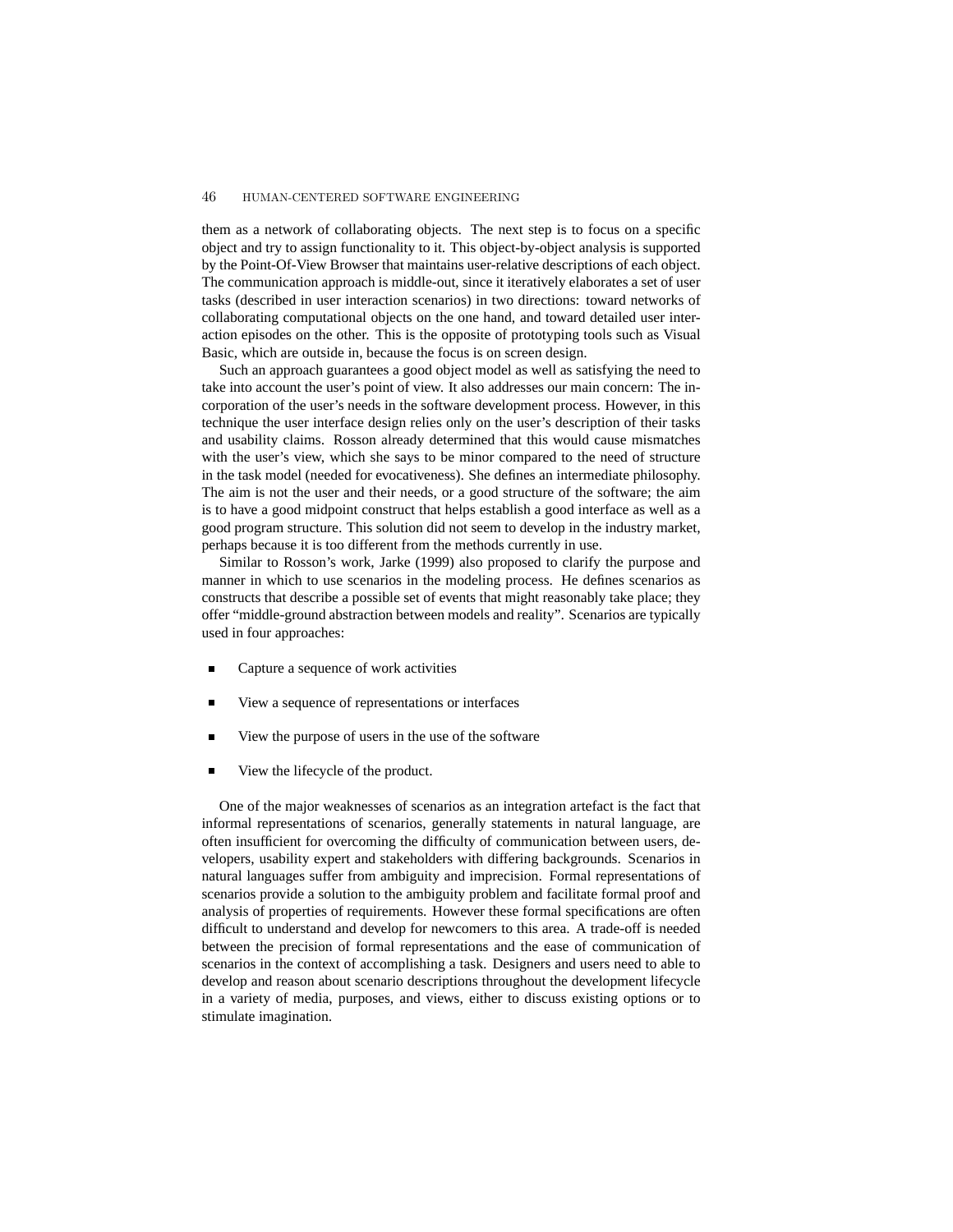# 3.3.2 Bridging Task Analysis and Object-Oriented Models

In model-based task analysis as practiced in HCI, the objective is normally to achieve a generic and thus abstract model of the user tasks, typically in a hierarchical form of goals, sub-goals and methods for achieving the hierarchy of goals. In object-oriented development, use cases are often employed in gathering functional requirements. Can task analysis models be improved by use case techniques? Can use cases be improved by the incorporation or consideration of formal task models? Are there ways of integrating the two approaches? Such questions have been widely discussed (Dayton, 1996, Artim, 1998; Seffah and Hayne, 1999; Forbrig, 1999; Engelberg, 2001).

Cockburn (1997), for one, recognizes that use-cases are not well defined and many different uses coexist, with differences in purpose, content, plurality and structure. He proposes to structure them with respect to goals or tasks. Although this approach may appear unusual as a structure for requirements, it follows a natural hierarchical organization typical of task analysis techniques (Dayton, 1996). The goals are structured as a tree containing "Summary goals" as high-level goals, and "User goals" as atomic goals (e.g. performing summary goal A involves performing user goal A1 then A2).

# 3.3.3 Extending UML Notation for User Interface Modeling

Several research investigations have been conducted with a view to improving the unified modeling language (UML) for user interfaces and interactive systems engineering. Nunes and Cunha (2000) proposed the Whitewater Interactive System Development with Objects Models (WISDOM), as a lightweight software engineering methodology that uses UML to support Human-Computer interaction techniques. WISDOM is evolutionary in the sense that the project evolves incrementally through an iterative process. A novel aspect of this work is the addition of extensions to UML to accommodate task analysis. The modeling constructs have to accommodate:

- A description of users and their relevant characteristics
- A description of user behavior/intentions in performing the envisioned or supported task
- A specification of the abstract and concrete user interface.

WISDOM applies many changes and additions to UML to support this: change of class stereotype boundary, control and entity; add of task, interaction space, class stereotype, add-ons of the associations communicate, subscribe, refine task, navigate, contains, etc. But concerns arise about the frequent communication misadventures between HCI and Software Engineering specialists, as well as the tendency to misinterpret constructs such as use-cases, caused by different cultures having a different understanding of a versatile language like UML.

In the same vein as this work, Markopoulos (2000) and da Silva (2001) also proposed extensions to UML for interactive systems. In contrast, a task is represented as classes in WISDOM and by activities in the UMLi framework proposed by (da Silva, 2001). Mori, Paterno et al (2002) also suggested an extension of their task modeling notation, CTT (Concurrent Task Tree).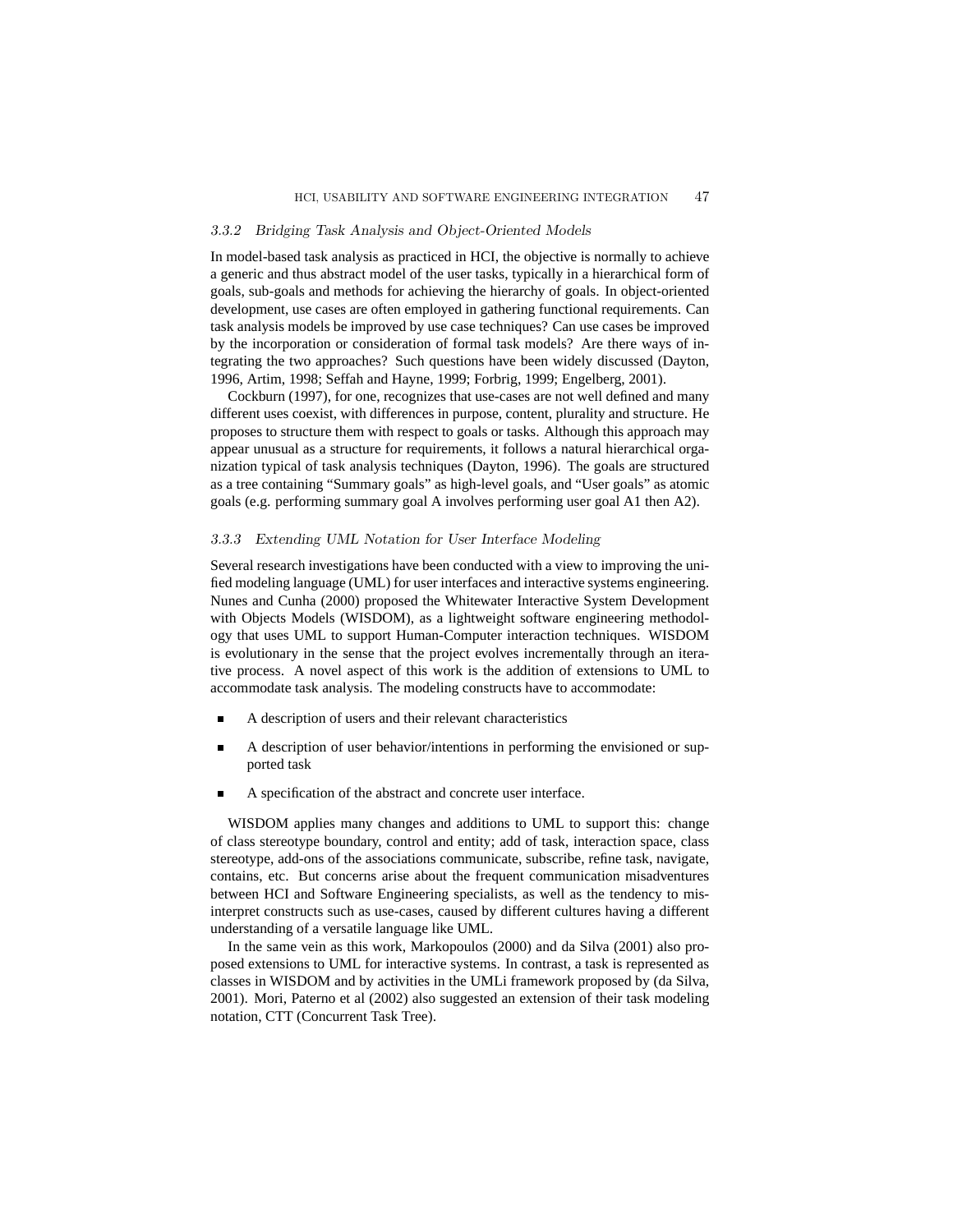The above research shows that UML suffers from a lack of support for UI modeling. For example, class diagrams are not entirely suitable for modeling interaction, which is a major component in HCI. The IBM-OVID methodology is an attempt to provide an iterative process for developing an object-oriented model by refining and transforming a task model (Roberts, 1998).

#### 3.3.4 Augmenting Use Cases for User Interface Prototyping

Artim (1998), Constantine and Lockwood (1999), and Kruchten (1999) all tried to augment use cases to support interface design and prototyping. This integration is based on the synchronization of the problem specification and the solution specification; these two specifications are updated at each iteration through an assessment of impact of the changes in the models.

Theoretically, having a consistent use cases model that provides simple views for any actor and automatically includes the user's concerns should be enough to enable the software engineers to keep track of the user's needs during their design process. However, as Artim and the participants in his workshop (Artim, 1998) pointed out, the culture of software engineering does not include collaborating with the user in the process of building a better system. These sociological forces within development teams severely limit the user's impact in the development of the system, thus providing a system that fits to user interface specifications, rather than optimizing the fit to the user's needs. Thus, even though the development method directly determines the product being created, it is not the only factor.

Constantine and Lockwood (1999) try to harness the potential of use-cases with the goal of replacing task models and scenarios, which are generally proposed as a starting point for UI prototyping. They structure their method into five kinds of artefacts, organizing the three center ones by a map, so we respectively have the following:

#### Maps:

- **–** User Role Map structuring the user roles (which hold the user information),
- **–** Navigation Map structuring the content models (which hold the interface views),
- **–** Use Case Map structuring the use cases (which hold the task descriptions),
- Domain Model, which holds glossary, data and class models,
- Operational Model, which holds environmental and contextual factors. Ē

These maps and models can be developed or enhanced concurrently, which departs from more traditional (albeit iterative) sequential approaches. In the attempt to completely specify the design methodology, they define the notion of essential use-cases. These essential use-cases aim to enhance usability by focusing on intention rather than interaction, and simplification rather than elaboration. The use-cases provide an inventory of user intentions and system responsibilities, focusing only on information considered essential and hiding unneeded information; this approach helps use-cases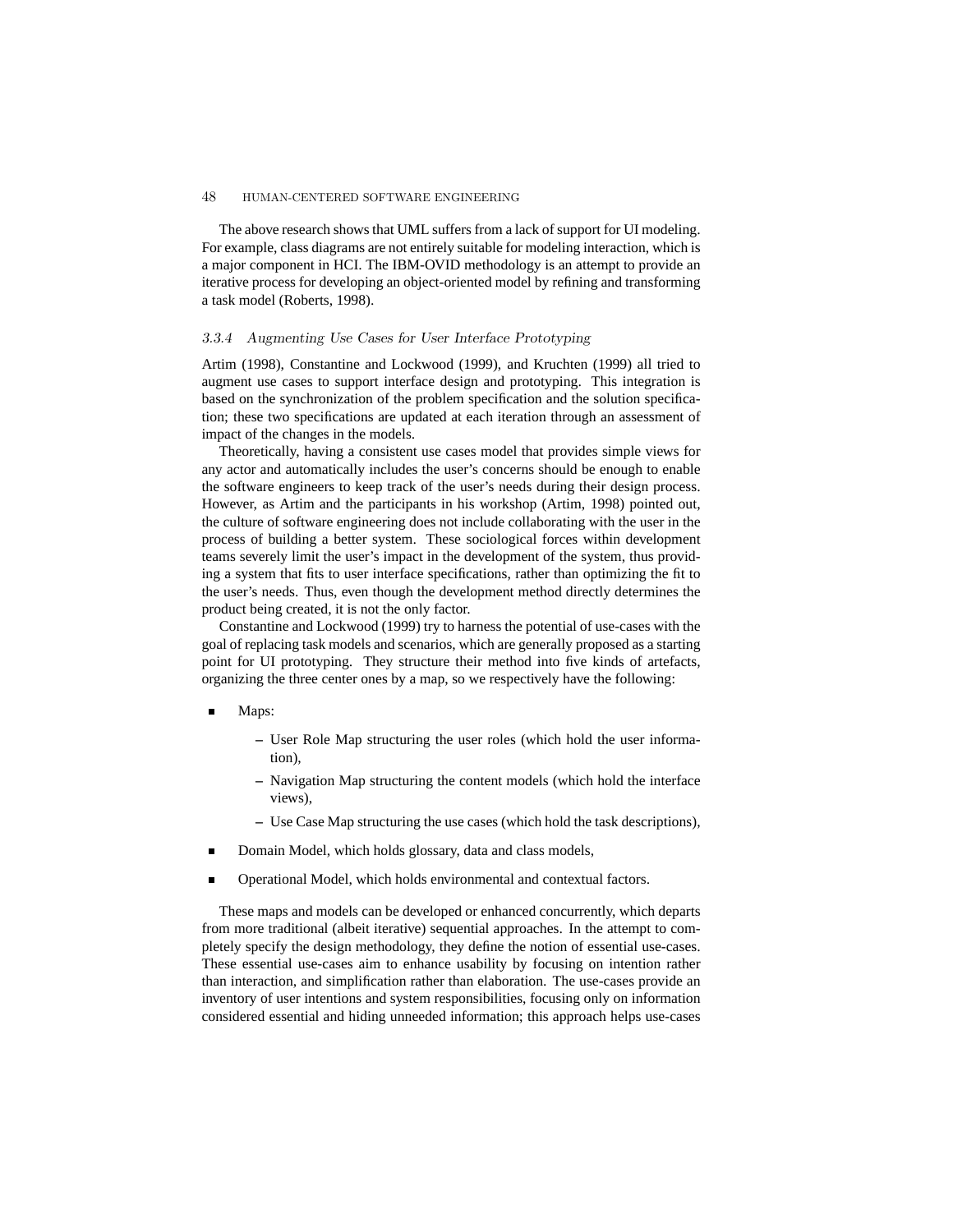adapt to eventual technological or environmental changes. Constantine gives a structure to essential use-cases, at the same time defining the syntax of the narratives. He also acknowledges the limitations of essential use-cases in the domain of software engineering; for this reason he advocates the use of essential use-cases only in the core process, where usability characteristics are essential.

Krutchen (1999) proposes to add a new artefact to the Rational Unified Process: the use-case storyboard. This artefact provides a high-level view of dynamic window relationships such as window navigation paths and other navigation paths between objects in the user interface. Use-case storyboards have to be written at analysis time, at the same time as the use-cases. They include many useful constructs such as:

- 1. Flows of events, also called storyboards. These are textual user-centered descriptions of interactions.
- 2. Class Diagrams. These are classes that participate in the use-cases.
- 3. Interaction Diagrams. These describe the collaboration between objects.
- 4. Usability Requirements. These are textual version of usability requirements.
- 5. References to the User-Interface Prototype. This is a text description of the user-interface prototype.
- 6. Trace dependency. This is a type of map of the use cases.

Krutchen (1999) also proposed guidelines on how to use this new construct. He recommends that a human factors expert should write these documents, because traditional software engineers will not design or use this artefact correctly, not being used to its philosophy. A big concern about this new technique comes from its practice of specifying the interface and the interactions at the beginning, rather that deriving them from the UI design, thus "putting the cart before the horse" and limiting the possibilities of the interface (Constantine, 1999). This also illustrates that use-cases can adapt to usability engineering, but there is no assurance that designers will use them adequately.

# 3.4 DESIGN KNOWLEDGE

In addition to efforts made by the UCD and SE communities to bridge the technical aspects of their methods, communication factors are also important. Like others (Sutcliffe, 2000; Henninger, 2000), we strongly argue that methods and tools for capturing and disseminating HCI and usability design knowledge and best practices can facilitate the integration and cross-pollination of the HCI and software engineering disciplines.

HCI has a long tradition of devising ways to capture knowledge so as to guide the design and evaluation of interactive systems. Prominent examples are guidelines (Vanderdonckt, 1999), interaction patterns (Erickson, 2000; Tidwell, 1998) and claims (Sutcliffe, 2000). Here, we summarize these methods and discuss how they can be extended to support effective integration.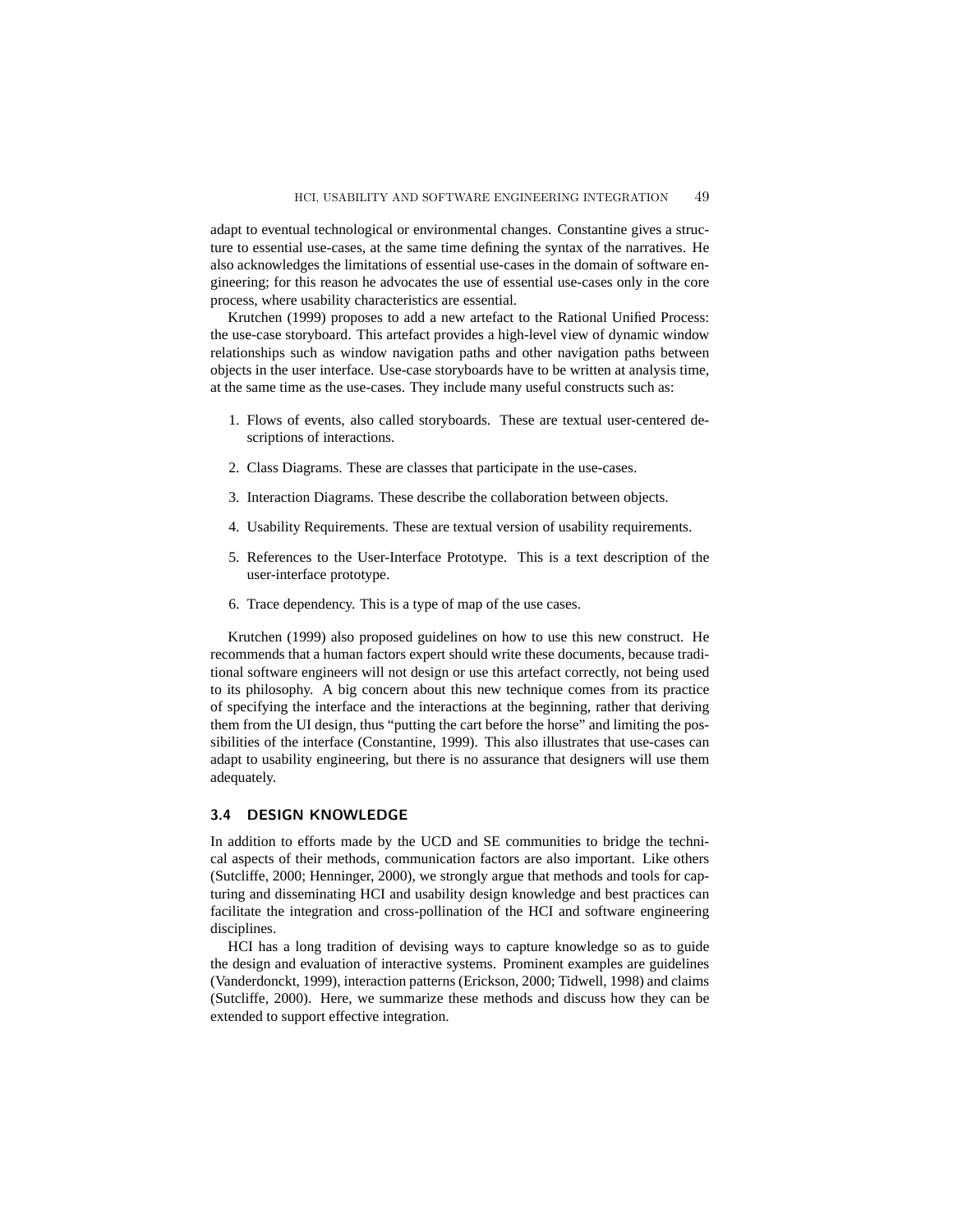# 3.4.1 Guidelines

Vanderdonckt, (1999) defines a guideline as "a design and/or evaluation principle to be observed in order to get and/or guarantee the usability of a user interface for a given interactive task to be carried out by a given user population in a given context". A prominent example of a guideline collection is Smith and Mosier's set of 944 generalpurpose guidelines (Smith, 1986).

A detailed analysis of the validation, completeness and consistency of existing guideline collections has shown that there are a number of problems with guidelines (Vanderdonckt, 1999). Guidelines are often too simplistic or too abstract, they can be difficult to interpret and select, they can be conflicting and they often have authority issues concerning their validity. One of the reasons for these problems is that most guidelines suggest a context-independent validity framework but in fact, their applicability depends on a specific context.

The general utility of detailed design guidelines for augmenting development processes has also been questioned. We argue that the massive context information that is necessary to describe the context of use of a guideline together with the problem of conflicting guidelines makes guidelines virtually useless for developers who are not experts in usability. Hartson and Hix (1993) noted that applying guidelines to specific situations requires a higher level of expert knowledge and experience than most interaction designers have.

Although guidelines remain an important tool for teaching user interface design, their utility to professionals is questioned and, until we find better means to help people apply them in specific context, they cannot be considered a successful avenue for the integration of HCI practices and SE.

# 3.4.2 Style guides

A style guide is a document that contains descriptions of the usage and style of particular interaction components such as menus, dialogue boxes and messages. Commercial style guides such Apple "Human Interface Guidelines" (Apple, 1987), the Microsoft Windows Interface Style Guide (Microsoft, 1995), or the Java Look and Feel style guide from Sun Microsystems (Sun Microsystems, 1999) are often associated with a commercially available toolkit. They can act as a basis for customized style guides that are tailored for the products of an organization.

Style guides are mainly used during development and usability inspection of user interfaces to ensure consistency of user interaction designs. The development of a style guide is an important early activity for project teams. Style guides are a useful way to capture and document design decisions and to prevent constantly revisiting these decisions.

Although more specific than guidelines, style guides suffer from many of the same problems, such as conflicts, inconsistencies, and ambiguities. Furthermore style guides are limited to a very particular type of application or computing platform. Therefore, their ability to disseminate established HCI and usability practices to a wide audience is limited.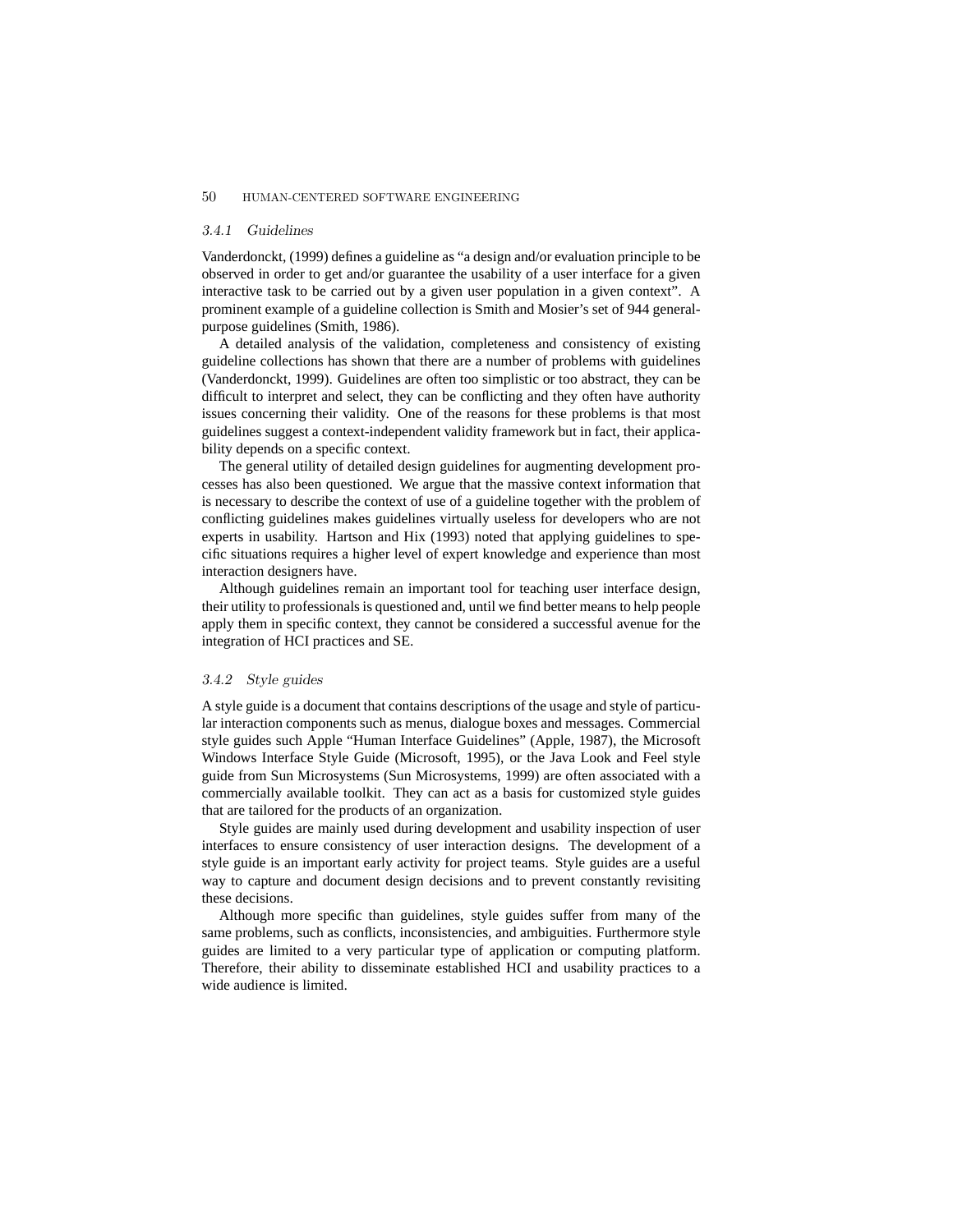# 3.4.3 HCI and Usability Design Patterns

The limitations of guidelines and style guides motivated some researchers to introduce interaction patterns, also called HCI patterns (Erickson, 2000, Tidwell, 1998). An HCI pattern is described in terms of a problem, a context and a solution. The solution is assumed to be a proven one to a stated and well-known problem. Many groups have devoted themselves to the development of patterns and patterns languages for user interface design and usability. Among the heterogeneous collections of patterns, Common Ground, Experiences and Amsterdam play a major role in this field (Tidwell, 1998).

Patterns provide more useful and specific information than guidelines, by explicitly stating the context and the problem and by providing a design rationale for the solution. Patterns contain more complex design knowledge and often several guidelines are integrated in one pattern. Patterns focus on "do this" only and therefore are constructive and less abstract.

In contrast, guidelines are usually expressed in a positive or negative form; do or don't do this. Therefore guidelines are useful for evaluation purposes. They can easily be transformed into questions for evaluating a UI.

Erickson (2000) proposed to use pattern languages as a descriptive device, a lingua franca for creating a common ground among people who lack a shared discipline or theoretical framework. In contrast, both Alexander (1977) (the father of patterns) and the software pattern community tend to use patterns more prescriptively. The software pattern community focuses on using patterns to capture accepted practice and to support generalization; Alexander's central concern is using patterns to achieve the ineffable "quality without a name," which characterizes great buildings and houses. HCI design patterns are generalizations of specific design knowledge that can increase quality of design.

Certain issues remain to be addressed in patterns and current HCI patterns languages. To begin with, there are no standards for the documentation of patterns. The Human-Computer Interaction community has no uniformly accepted pattern form. Furthermore, when patterns are documented (usually in narrative text), there are no tools to formally validate them. There should be formal reasoning and methodology behind the creation of patterns, and in turn, pattern languages. A language in computer science has syntax and semantics. None of the current pattern languages follow this principle; rather they tend to resort to narrative text formats as illustrated in the Experiences example. Finally, the interrelationships described in the patterns are static and not context-oriented. This is a major drawback since the conditions underlying the use of a pattern are related to its context of use.

# 3.4.4 Claims

Another approach to capturing HCI design knowledge is claims (Sutcliffe, 2000). Claims are psychologically motivated design rationales that express the advantages and disadvantages of a design as a usability issue, thereby encouraging designers to reason about trade-offs rather than accepting a single guideline or principle. Claims provide situated advice because they come bundled with scenarios of use and artefacts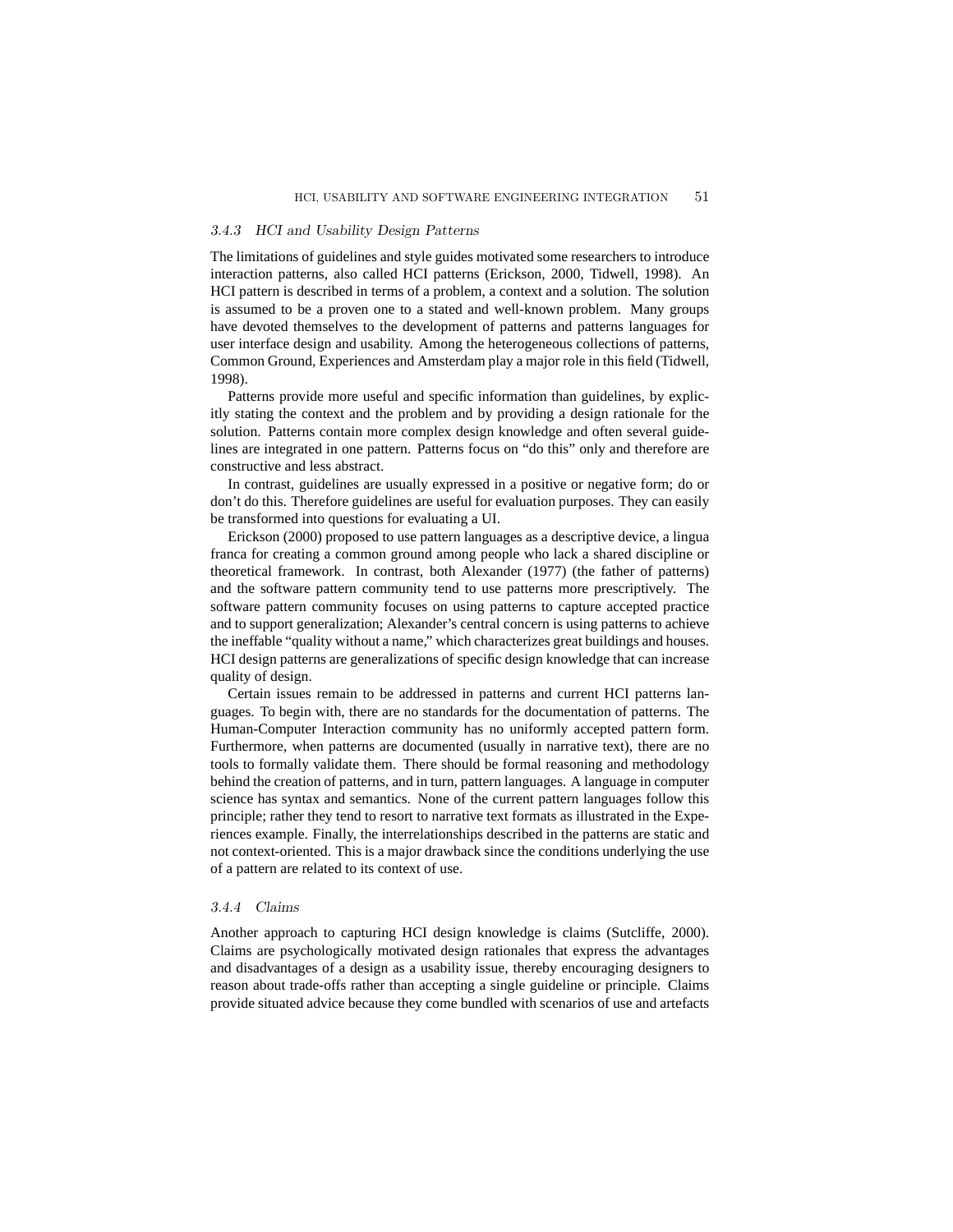that illustrate applications of the claim. The validity of claims has a strong grounding in theory. This is also a weakness of claims, because each claim is situated in a specific context provided by the artefact and usage scenario. This limits the scope of any one claim to similar artefacts.

# 3.5 ORGANISATIONAL APPROACHES

We now turn to organisational approaches to filling the current gap between UCD and SE.

# 3.5.1 Evidence Based Usability Engineering

Evidence-based Usability Engineering (EBUE) is an approach that addresses the problem of the integration, adoption, and improvement of UCD methods at the organizational level (Metzker, 2003). It acknowledges that a team and an organization in general has to adopt new techniques in a progressive manner, first by recognizing and assessing the strengths of certain approaches and then by a process of selecting and refining these techniques. EBUE is art of an integrative framework - a UCD meta-model - to support measurement-based integration of usability concerns in any software engineering process.

EBUE discards the philosophy of a static, one-size-fits-all UCD process model. Instead, it proposes using a configurable pool of UCD methods. Examples of UCD methods considered for the UCD method pool are heuristic evaluations, card sorting, cognitive walkthroughs and user role maps.

Based on the characteristics of the project at hand, specific methods are selected from the UCD method pool. The selected methods form a UCD process kit, which is tailored to the characteristics of the project at hand. During the course of a project, qualitative feedback such as comments on and extensions of UCD methods is gathered from the project team and used to improve the method pool. This could be done in post-mortem sessions, which are already successfully used in software development projects to reflect on software processes (Birk, 2002). Additionally, quantitative feedback on the utility and usability of UCD methods from the perspective of the project team should be collected in the form of quick assessments. The results of such assessments are a measure of the quality of UCD methods as perceived by project team members.

The quantitative feedback is accumulated and integrated across project boundaries and used to extract relationships between UCD methods, project characteristics and the perceived utility of UCD methods. These relationships can be exploited in future projects as a body of evidence to choose optimal UCD method configurations for defined project characteristics. Figure 3.4 provides an overview of the UCD metaprocess as suggested by EBUE.

The first cross-organizational studies on the acceptance of the EBUE framework by practitioners show a high level of acceptance of the approach and a good compatibility with current industrial software development practices (Metzker, 2003).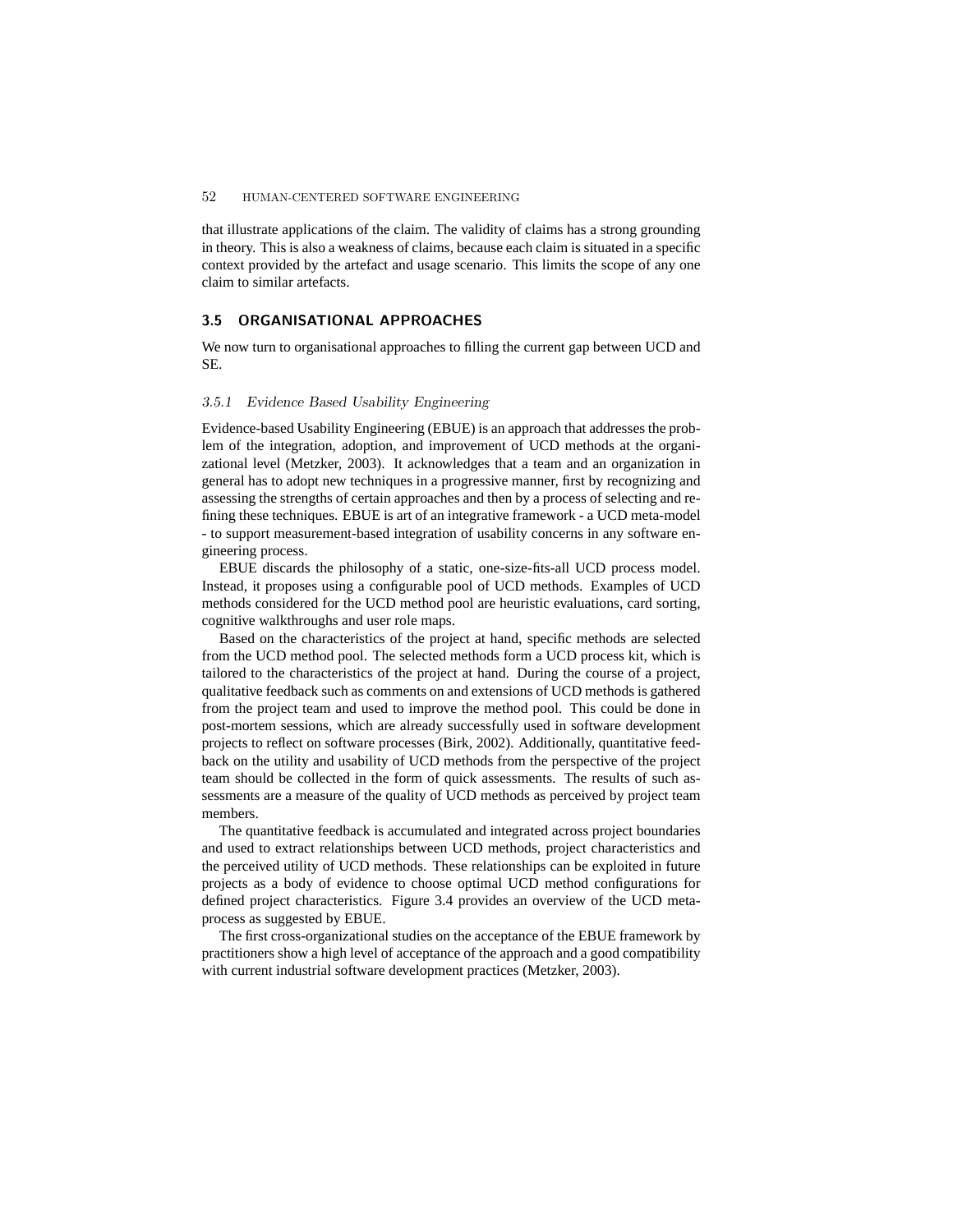

Figure 3.4 Meta-Model for institutionalizing UCD methods

In our view, adoption-centric approaches such as EBUE have a high potential impact on current software development practice, helping to overcome the lag between usability engineering research and practice.

#### 3.5.2 Concurrent Evolution of Interface and Software Components

There is a compelling need to define a more flexible and efficient software development process that can support concurrency in the design process and requirement process. If software architecture and UI design are interdependent, as Bass and his colleagues have demonstrated (Bass and John, 2003), how should the software development process be organized? Although a better understanding of these interdependencies is emerging, it is not yet clear how to represent and coordinate them in the software development process.

# 3.5.3 Concurrent Processes and Cultures

Throughout most of the previous sections, we have assumed that a software engineering approach is already established in a software development team, and that the task is to determine where user-centered design techniques could be incorporated. Although this is correct in many cases, the inverse can also occur. A development process may be dominated by HCI concerns and we may fail to integrate a software engineering method into it. For example, Web site design and development is often driven by an information content management paradigm or one of graphical interface design. However, Web sites are evolving toward providing advanced features such as elec-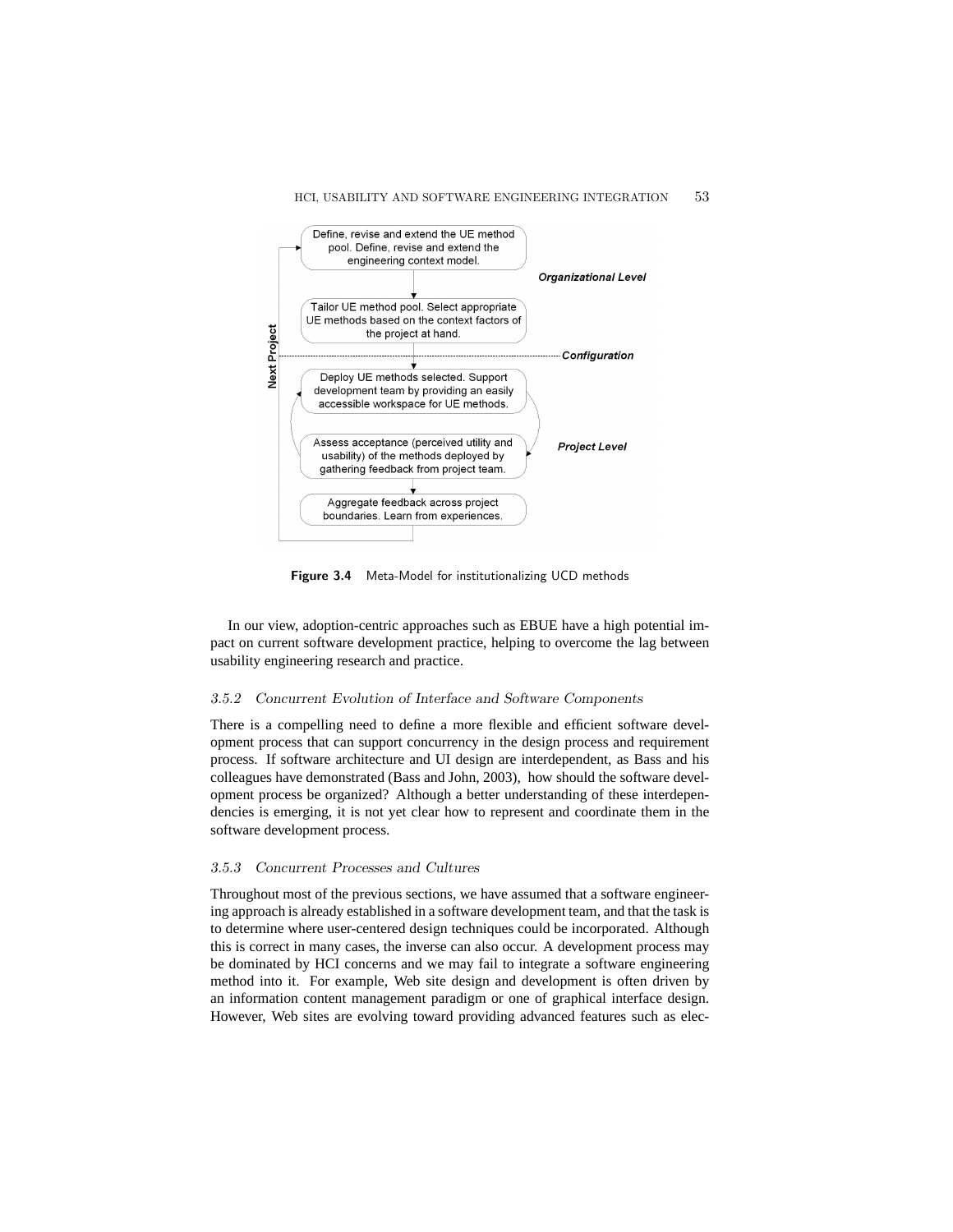tronic payment and intranet services. In this context, we are moving away from a paradigm of online brochure to one where Web sites are Internet-based transactional services. Web designers have to consider new design issues such as software maintenance, quality management, security, etc.

Web development is not the sole example. To some extent, the computer gaming industry is another domain where software development is driven by non-traditional methods. In this industry, the entertainment perspective is the dominant paradigm. Role playing and user experience are often at the core of the game development cycle. Although game producers do have software engineering processes in place, it is quite common to find the production department struggling with the problem of interfacing the creative team with the developers, or struggling to implement a rigorous software quality process in a culture that thrives on creativity.

It remains an integration challenge to determine how to merge traditional software engineering techniques into a culture and a process dominated by methods inspired from other fields such as content publishing, entertainment and HCI driven approaches.

## 3.5.4 Supporting Continuous Improvement

The integration of HCI and SE will obviously not yield a one-size-fits-all solution. A better understanding will be required of the appropriateness of solutions to contexts. What are the factors that should be involved in adapting or improving an integration framework in a given context? This question needs to be addressed in the following four dimensions:

- 1. Activity, including synchronization between activities;
- 2. Actor, including team organizations and communication schemes;
- 3. Artefact, including the formats and structure of the artefacts;
- 4. Tool, including the use of tools to facilitate the communication.

In developing any integration framework, three types of improvements can be supported in the software development lifecycle:

Elementary improvements are modifications that affect only one element of the SDL (software development lifecycle). For example we can change a very specific artefact, and thereby indirectly change the way to perform the corresponding activity. A typical example is what Krutchen called use-case storyboards. Another elementary improvement can be the addition of usability inspection in certain activities.

Complementary improvements consist in adding new elements in the SDL. For example, we can propose a framework for using usability research methods (usability walkthrough, user testing) in the SDL. This approach complements the existing SDL and does not force a change in the structure.

Structural improvements affect the communication process or the structure of the SDL. They add a set of activities in the SDL that can change the sequence of activities. Constantine uses an outside-in communication scheme in his usage-centered design.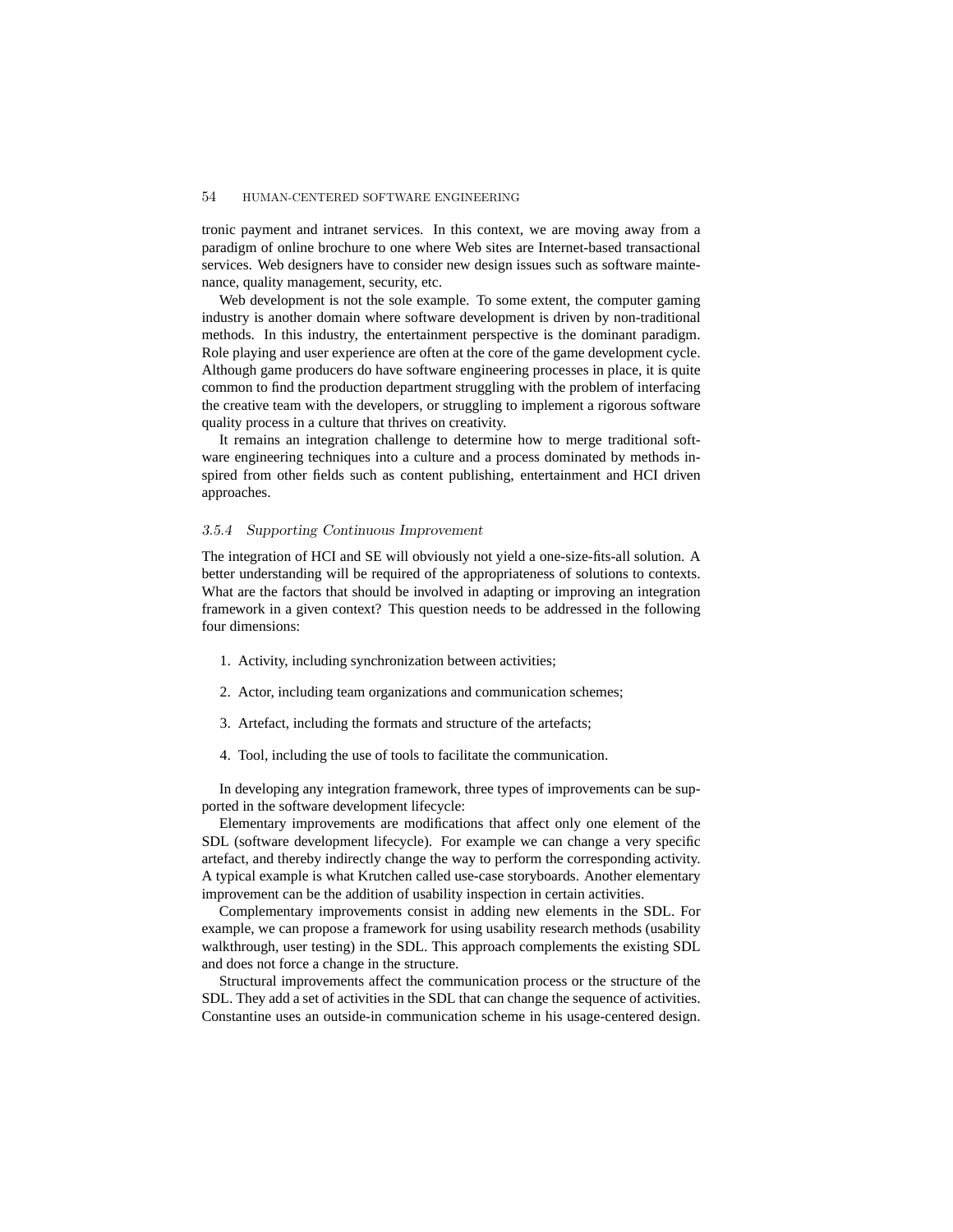Nunes adopts a loose communication scheme that is only constrained by the need to support the dual model (analysis model, interaction model).

#### 3.5.5 Agile Methods and UCD

Agile methods are gaining significant acceptance, or at least visibility, in the software engineering field, and they are also gaining adepts in industry and even in some engineering schools. The Agile approach emerged as a response to highly organized and documentation intensive processes such as  $RUP(\mathcal{C})$ , the Rational Unified Process that is widely in use nowadays, and other proprietary processes. The claim made by the agile community is that heavy documentation and processes create latency, inefficiency, and a tendency for the development team to adhere to inappropriate requirements instead of responding to changes in their definitions. Because user requirements are particularly prone to changes as the users uncover new needs and correct their initial requirements as the software application unfolds, this claim appears to address an important issue in HCI.

Moreover, the Agile movement also emphasizes the importance of human factors in the development process as expressed by two of their four core values: (1) individuals and interactions over processes and tools, and (2) customer collaboration over contract negotiations (see http://www.agilemanifesto.org). Here, again, the agile movement appears to lean towards a user-centered approach.

In spite of these principles that suggest the approach is user-oriented, agile processes have come under criticism from the UCD community, such as this quote from Constantine (2001):

Informants in the agile process community have confirmed what numerous colleagues and clients have reported to me. XP and the other light methods are light on the user side of software. They seem to be at their best in applications that are not GUI-intensive. As Alistair Cockburn expressed it in email to me, this "is not a weak point, it is an absence." User-interface design and usability are largely overlooked by the agile processes. With the possible exception of DSDM [(http://dsdm.org)] and FDD http://www.featuredrivendevelopment.com/, users and user interfaces are all but ignored.

Amongst the most important shortcomings addressed to agile methods, the lack of distinction between the client and the user is probably the most critical. Because clients are often represented by people from marketing or from management, user needs are often misunderstood. Moreover, Agile methods do not provide guidance on how to validate user requirements. There is no reference to principles such as those found in ISO 13407 or Maguire (Maguire, 2001b) and, thus, the resulting application could still miss important user requirements. This problem is particularly important in software designed for teamwork where social interactions and business processes are difficult to anticipate; the problem is also common in software with a high degree of novelty.

However, recent efforts are addressing the shortcomings in agile methodologies by integrating UCD principles. Patton (2002), for one, reports a successful experience in integrating the interaction design approach in an agile approach already in place. But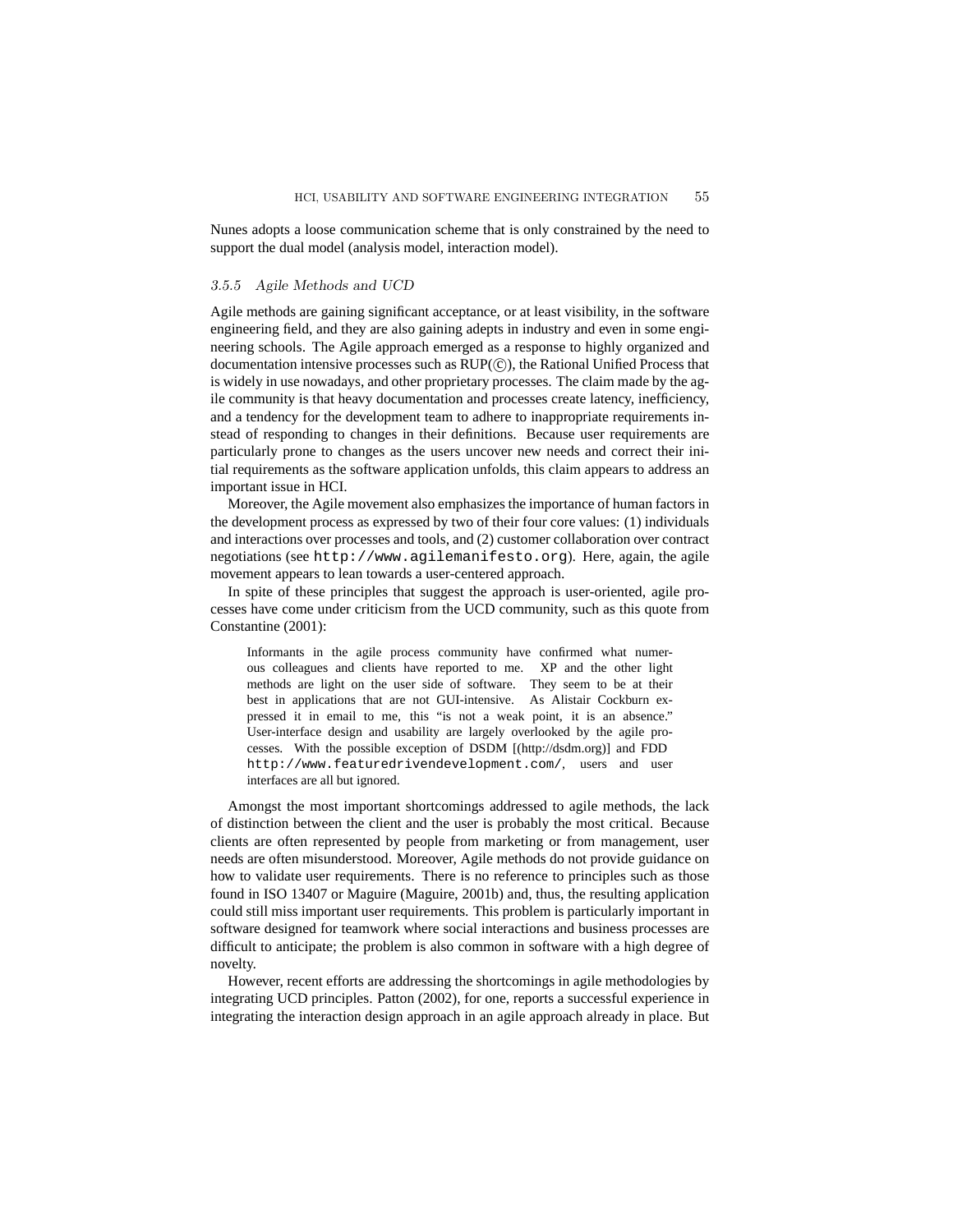more research is required to arrive at a comprehensive integration of agile approaches and UCD.

# 3.6 CONCLUSION

In this chapter, we highlighted some of the obstacles to integrating HCI and usability concerns in mainstream software development. We surveyed many of the approaches proposed for filling in the current gaps between HCI, usability and software engineering. The fundamental questions addressed in this chapter are:

- 1. How can the software engineering lifecycle be re-designed so that end users and usability engineers can participate actively?
- 2. Which usability artefacts are relevant and what are their added values and relationships to software engineering artefacts?
- 3. What are the usability techniques and activities for gathering and specifying these relevant usability artefacts?
- 4. How can these usability artefacts, techniques and activities be presented to software engineers, as well as integrated in the software development lifecycle in general? What types of notations and tool support are required?

The frameworks summarized in this chapter provide partial answers to these questions. Although the answers are not complete, they are useful for usability and software specialists who are interested in the development of methodologies and standards, who have researched or developed specific user-centered design techniques or who have worked with software development methodologies. They offer insights in how to integrate user-centered best practices and user experiences with software engineering methodologies.

Patterns and use cases are useful artefacts for bridging gaps between HCI and SE. Boundary objects serve each discipline in its own work and also act as a communication tool to coordinate work across disciplines. For example, a designer uses patterns to explore design ideas in the space of presentation and navigation; a usability expert uses them to perform an early usability test; a software engineer uses them as part of the specification of the interface code. The patterns perform different functions for each discipline, yet provide common ground for sharing knowledge.

However, we have not covered all aspects of integration. In particular, the cultural gaps between the SE and HCI is an important aspect that is not addressed here. We refer the reader to the chapters in this book by Jerome and Kazman (chapter 4), Sutcliffe (chapter 5), and also Blomkvist (chapter 12). We could also have raised the issue of academic and professional training, which are key factors to cultural and interdisciplinary team integration. It is our own teaching experience that some software engineering students are enlightened by sunddenly discovering the importance of human factors in designing interactive software. Yet, most of them will have very little training in HCI. The same could be said about software project managers who are often the ones responsible for implementing the development process, defining and